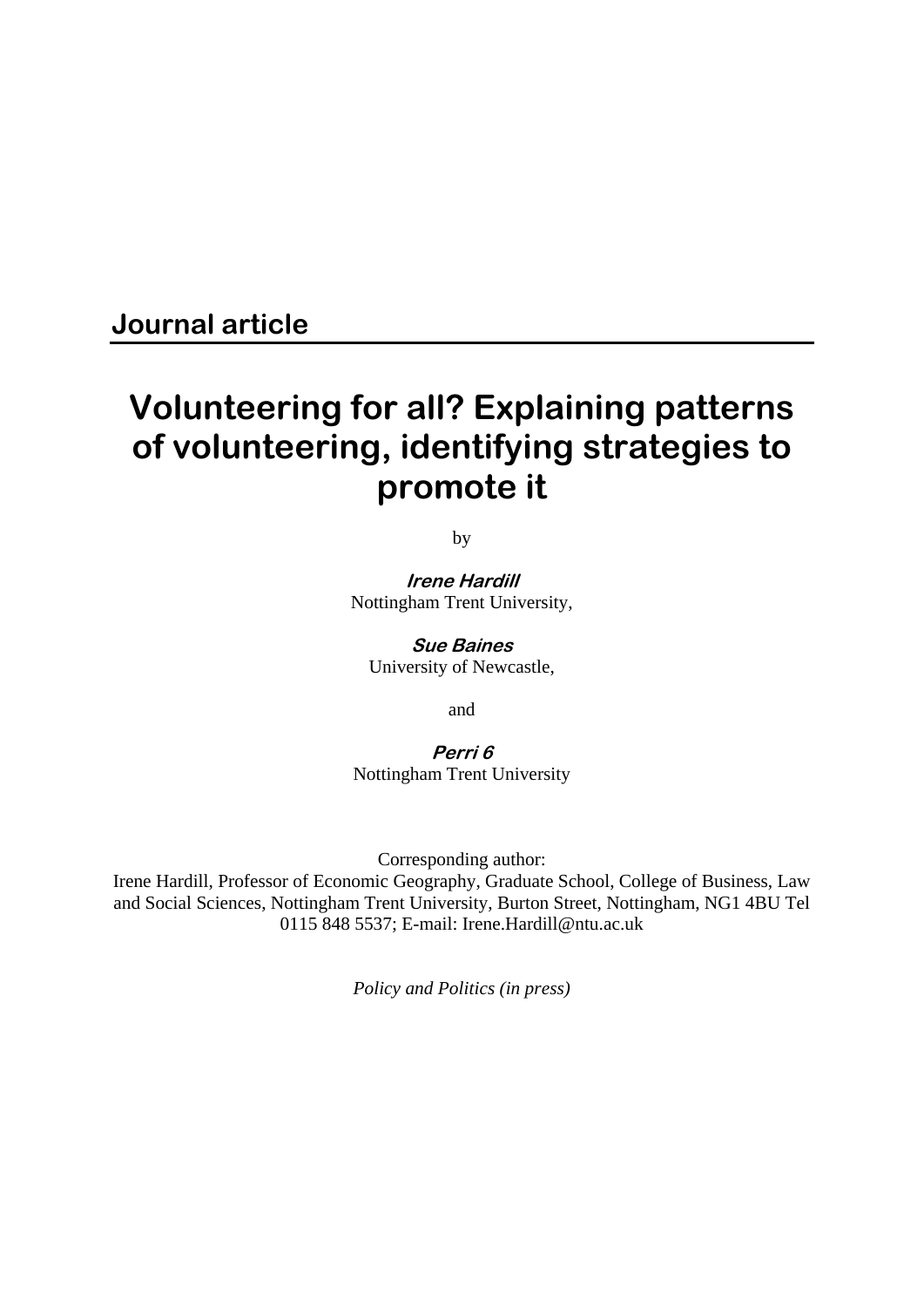# *Abstract*

In policy terms in the UK, as elsewhere, volunteering has become increasingly associated with training for the workplace; a view which offers little to individuals 'beyond' the labour market because of age, disability or care commitments. Applying a neo-Durkheimian framework to a study of volunteers we examine how far the patterns of volunteering can be explained by the underlying institutional factors of strong and weak social regulation and social integration. This framework can offer insights into a range of possible policy levers for individuals rather than a 'one size fits all' emphasis on volunteering for personal gain for the workplace.

# **Key words**

Volunteering, gender, motivation, neo-Durkheimian institutional theory.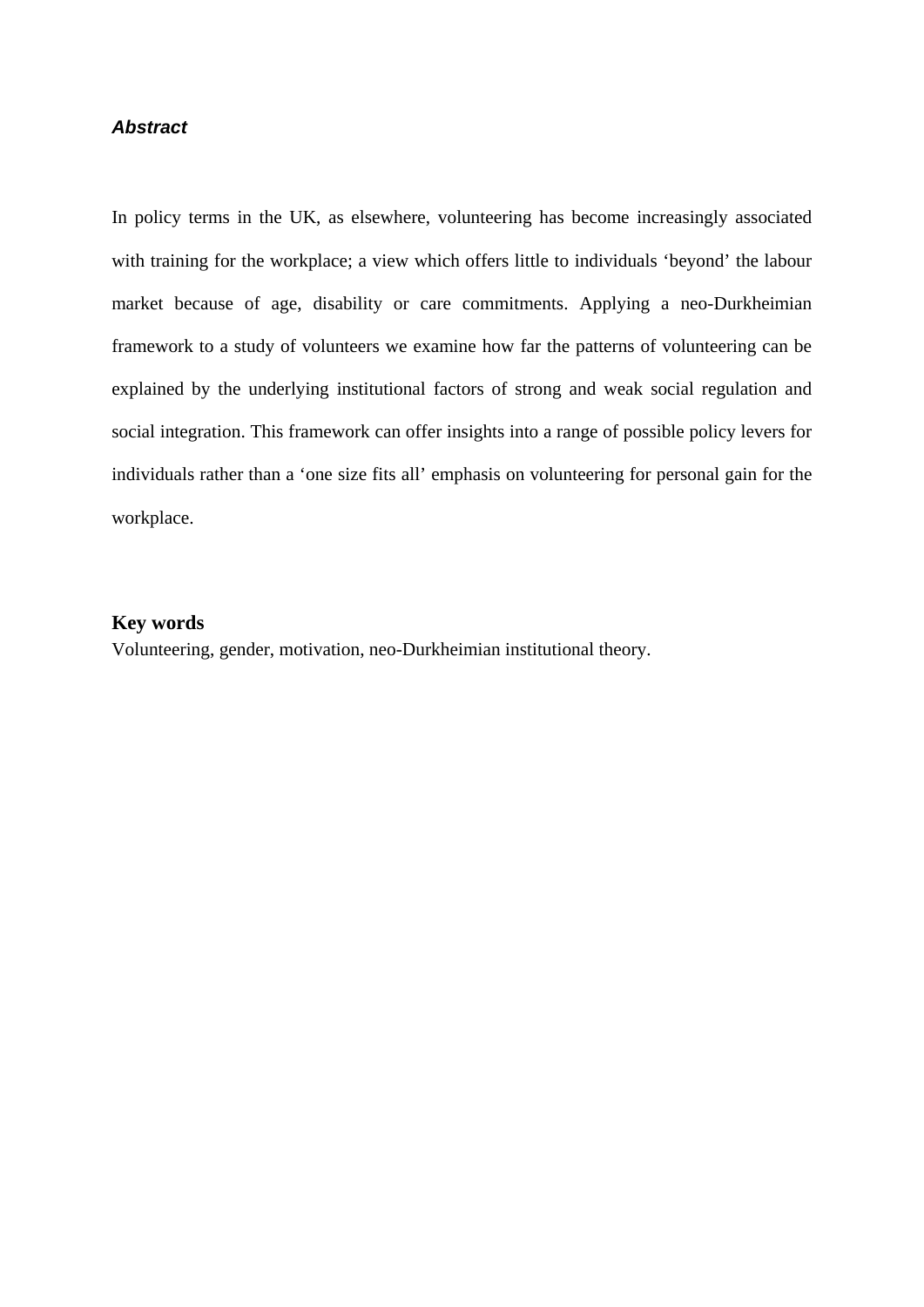In a number of countries the voluntary sector has been mainstreamed into public policy with consequences that include more reliance upon the time, commitment and skills of volunteers (Zappala, 2000; Kendall, 2000; Blackmore, 2005). In an attempt to broaden the volunteer base in England a new cross government programme *Volunteering For All* was announced in March 2006 to promote opportunities to potential volunteers, especially adults at risk of social exclusion (Home Office, 2006). In this article we focus on individuals and voluntary work in the UK, where in policy terms volunteering has become increasingly associated with training and retraining for the workplace (Russell, 2005). This instrumental view does not apply to individuals 'beyond' the labour market because of age, disability or care commitments. Policy statements highlight the rewards that can be enjoyed by volunteers themselves as much as or more than the contribution that they can make to the wellbeing of others.

In the UK some recent research has used qualitative methods to examine the context, experience and consequences of volunteering as well as reasons for entering it (Devine, 2003). Devine identified a need for further research to explore the issue of time and voluntary action, specifically how volunteers juggle voluntary action along with other commitments (Devine, 2003). To this end in our article we seek to understand more about the qualitative experience of volunteering, especially to develop theory of the variety in the fundamental variation in motivation for and meanings attached to volunteering, and how people negotiate the constraints and opportunities in their daily lives, and manage to create (emotional, temporal and physical) space for volunteering (i.e., for formal voluntary organisations).

As a framework for understanding socially shaped explanations about why people volunteer, we draw on a neo-Durkheimian institutional theoretical tradition (cf. Douglas and Ney,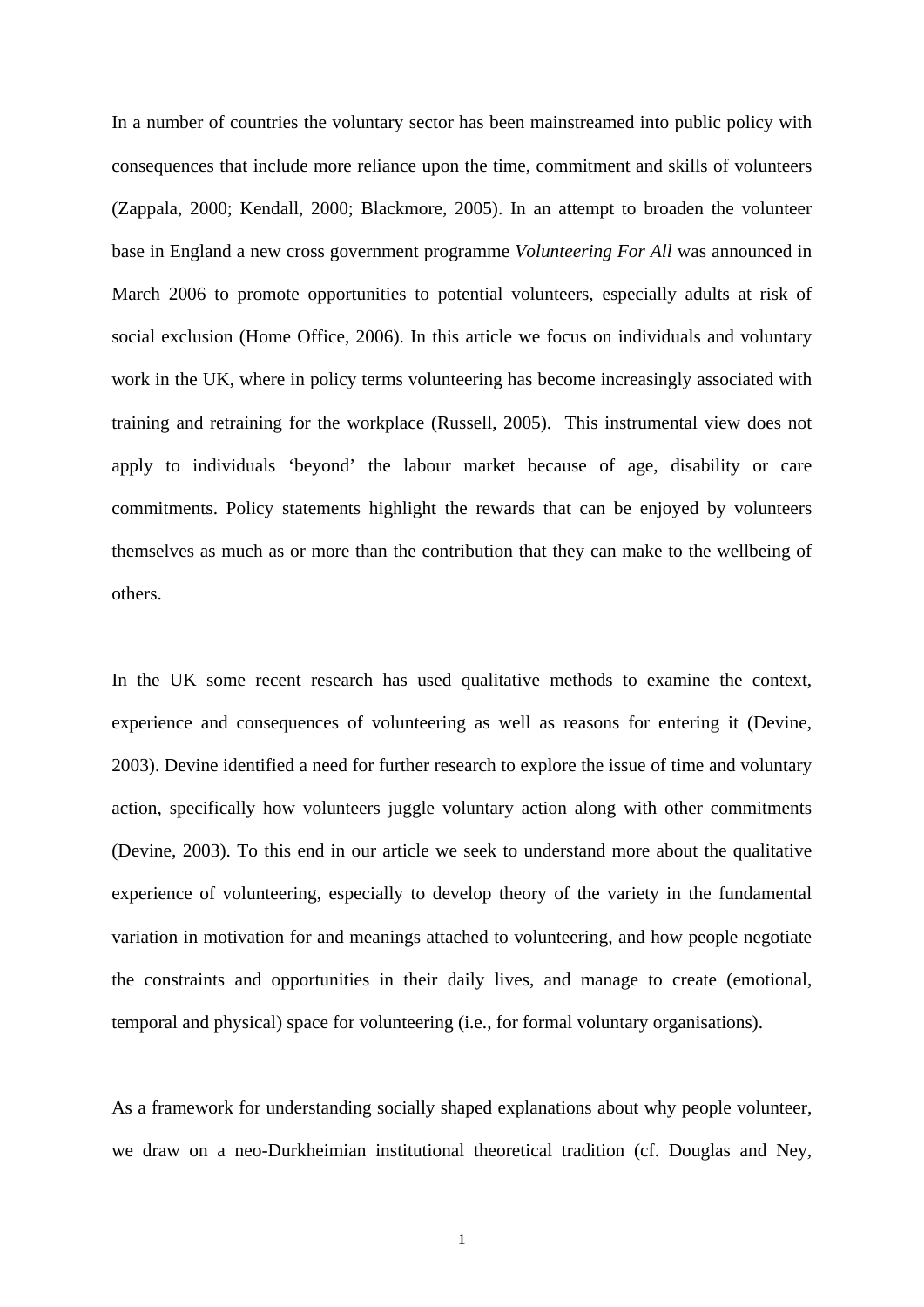1998). The theory lends itself more readily to empirical examination using in-depth qualitative methods than quantitative surveys (Tansey, 2004). To explore this framework, we analyse data from an empirical study of individual volunteers working in an English East Midlands community, which we call Brightville, where many people experience social deprivation and unemployment. First, we examine how far the patterns of volunteering observed in Brightville can be explained by the underlying institutional factors of strong and weak social regulation and social integration. We use a series of qualitative case studies to examine this relationship. Secondly, we show that the framework can offer insights into a range of possible policy levers for individuals rather than a 'one size fits all' emphasis on volunteering for personal gain for the workplace.

After this introduction, the article is divided into five sections. Section two explores the third sector, volunteering and communities. Section three highlights the neo-Durkheimian framework for understanding individual motivation to volunteer within different social contexts. The penultimate section presents the methods employed and empirical evidence from case study research, and the final section provides a conclusion which draws out the implications of the theory for the design of interventions to cultivate volunteering.

#### *Communities, the third sector, and volunteering*

In this section we explore how volunteering is situated at, and builds bridges between, three levels: the community, the voluntary organisation and the individual. Volunteers, volunteer efforts and many voluntary organisations are embedded in a community context. 'Community' and 'neighbourhood' – in common with volunteering – are not simple descriptive words but ones with shifting and disputed meanings (Taylor, 2002).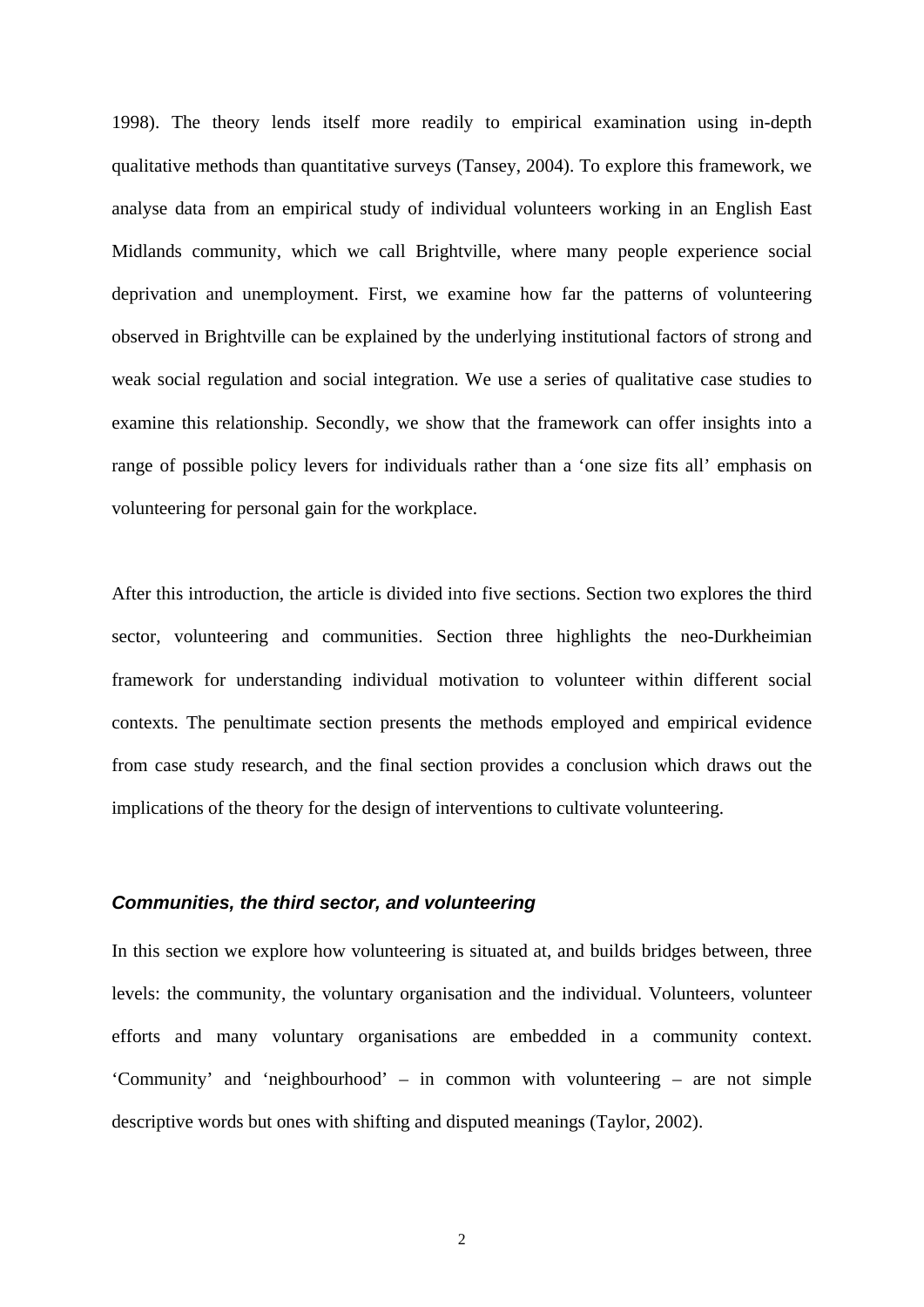Subjectively neighbourhood and community mean different things to different people at different times; each individual's activities, networks and travel patterns shape their concept of neighbourhood and community (Massey, 1994). The community context both influences the causal processes shaping volunteering and can be the target of volunteer efforts (Omoto and Snyder, 2002). Some voluntary organisations (including two of the four organisations where we focused our fieldwork) grow out of attempts to change aspects of the community in which they are embedded in some way. Community development efforts often rely heavily on the actions of volunteers and voluntary work can provide individuals, with important social contact and social networks (Richardson and Mumford, 2002).

Since 1997 'community' has emerged as a key policy arena for economic and social change by several UK government departments. 'Community' in British government parlance is generally used to discuss poor or disadvantaged neighbourhoods (Taylor, 2002). Ideas of community offer resources, social glue, alternative ideas and knowledge which are now seen as essential to society (Taylor, 2002). The concept of social capital has become enormously influential as an explanation for why some communities work better than others. Social capital, according to Putnam's (2000) much cited analysis, consists of the networks, norms and trust that enable individuals and groups to engage in co-operative activity. Putnam's approach has been used by policy makers to justify their agenda of encouraging individuals to volunteer espec[i](#page-30-0)ally the strategy to broaden the volunteer base,<sup>i</sup> as seen in Public Service Arrangement (PSA) targets<sup>[ii](#page-30-1)</sup> (Williams, 2003a) and spatially-targeted schemes, such as New Deal for Communities and Sure Start that aim to address the contextual effects of neighbourhood. Against Putnam, Robert Sampson and colleagues (2005) argue that collective civic engagement has changed rather than declined, and is organisational rather than interpersonal in nature. They place emphasis on conjoint capability; an active sense of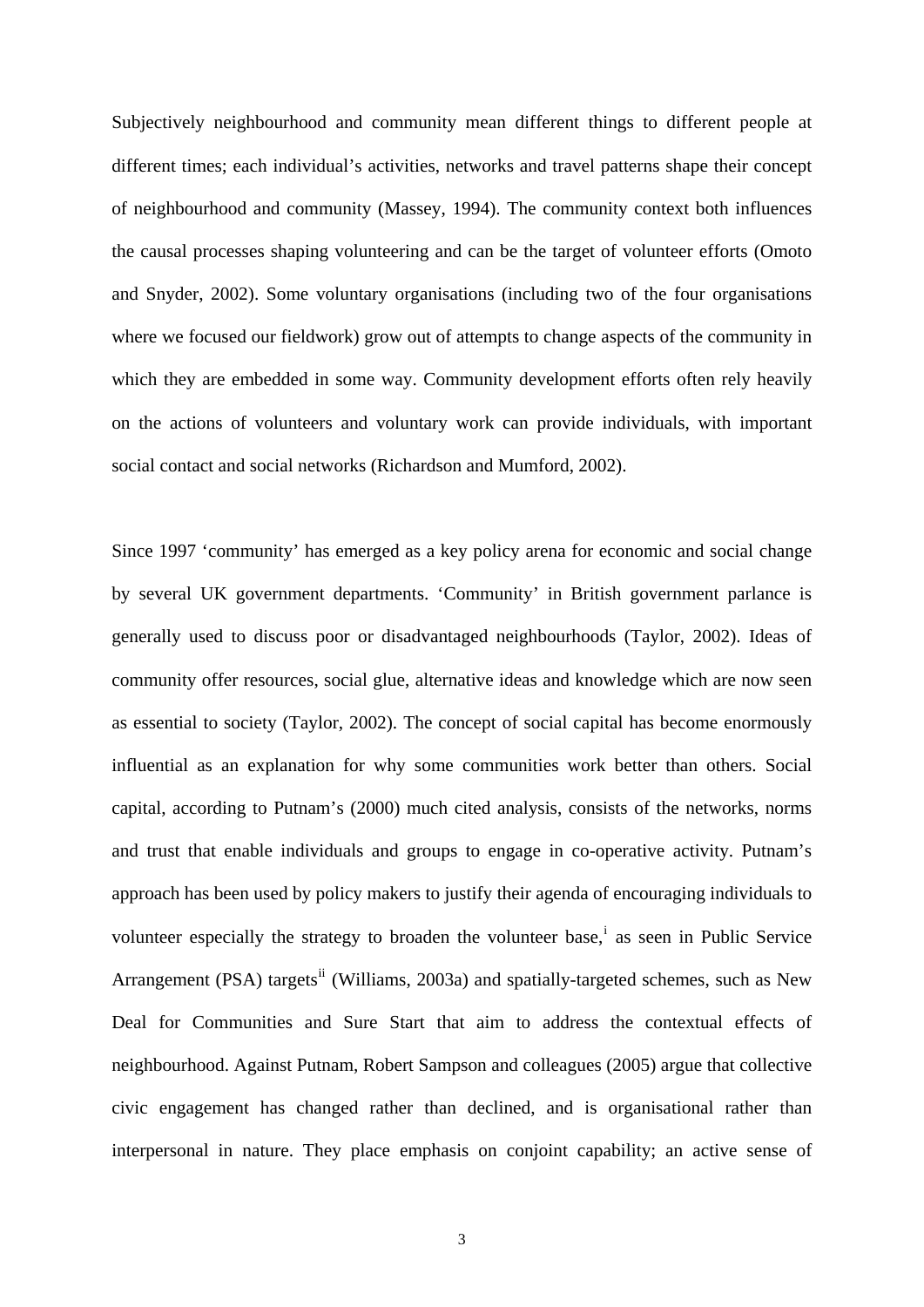collective engagement; residents of a community working through the third sector to solve problems.

In the UK the voluntary or third sector has been described as being a 'loose and baggy monster' (Kendall and Knapp, 1995), comprising organisations and activities that operate on a not-for-profit basis, and are independent of the structures of local and central government. The sector is large, diverse and growing; over one third of its funding comes from statutory sources; a reflection of the scale of partnership working with the public sector (Wilding *et al*, 2006: 3). The latest available data (for 2003/4) reveals that most organisations (87 per cent) have incomes of less than £100,000 (Wilding *et al*, 2006); and many have an uncertain, even precarious income stream. Three of the Brightville organisations examined below are small community-based, and embrace partnership working.

Volunteering is an activity that is freely chosen, does not involve remuneration, and helps or benefits strangers (Zappala, 2000: 1). Volunteering undertaken formally through an organisation is usually distinguished by its context from informal neighbouring and time giving on a one-to-one basis, which is sometimes referred to as the 'fourth sector' (Williams, 2003b; Williams and Windebank, 2006). Connections between voluntary work carried out in a neighbourhood and more informal activities associated with care for others can be close (Schervish and Havens, 2002). Some writers (notably Williams, 2003b; see also Williams and Windebank, 2006) argue that a culture of engagement in groups is relatively alien to most people in deprived communities, unlike one-to-one aid. Rather than promoting formal volunteering in such communities he suggests that informal volunteering should be fostered (Williams, 2003b).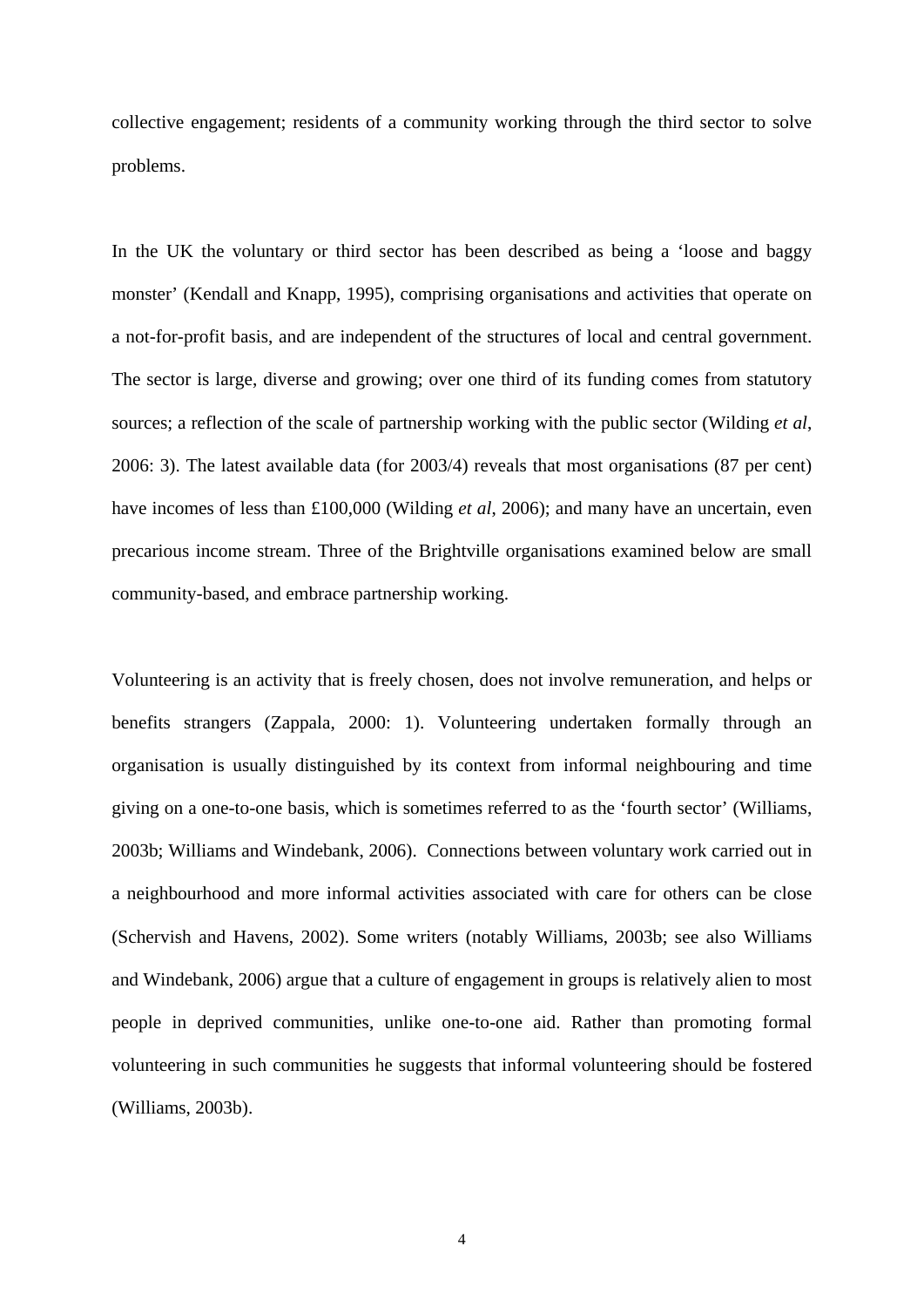While volunteering is intimately associated with the policies of New Labour in the UK it is not new (Prochaska, 1988). The roots of voluntary action can be traced to two central impulses: philanthropy and mutual aid (Davis Smith, 1995). In the Beveridge Report a sharp distinction was made between philanthropy and mutual aid (Deakin, 1995). Self-help and mutual aid are characterised by a common concern and a shared decision to do something about it (Richardson and Mumford, 2002). As such they represent a distinct alternative to those forms of voluntary action which are based on philanthropy and altruism and enshrined in charitable law (Hyatt and England, 1995). In this article we argue that mutual aid and philanthropy resonate strongly in volunteers own accounts of their activity in the community.

Voluntary work has been the subject of Government sponsored surveys and quantitative empirical research undertaken by academics and policy makers in a number of countries (including the identification of a 'civic core') (Reed and Selbee, 2001; Zappala, 2000; Murphy et al, 2005). Academics and policy makers have explored voluntary work from individual and organisational perspectives (such as Greenslade and White, 2002; Handy et al, 2005; Hughes and Black, 2002; Zappala and Burrell, 2001; 2002), and we seek to add to our understanding of volunteering by exploring socially shaped explanation and sense-making, and the social, economic and cultural complexity of volunteering, derived from qualitative research embedded in the neo-Durkheimian institutional tradition (Roberts and Devine, 2004). If the evidence can be shown by using methods process tracing and pattern matching to be systematic, a single area case study comprising multiple individual sub-cases will inform theories of motivation (Mahoney, 2003; Rueschemeyer, 2003). However, because the case is specific to the UK, we limit our inferences from the case to contexts that are relevantly similar in the institutional respects that we identify below.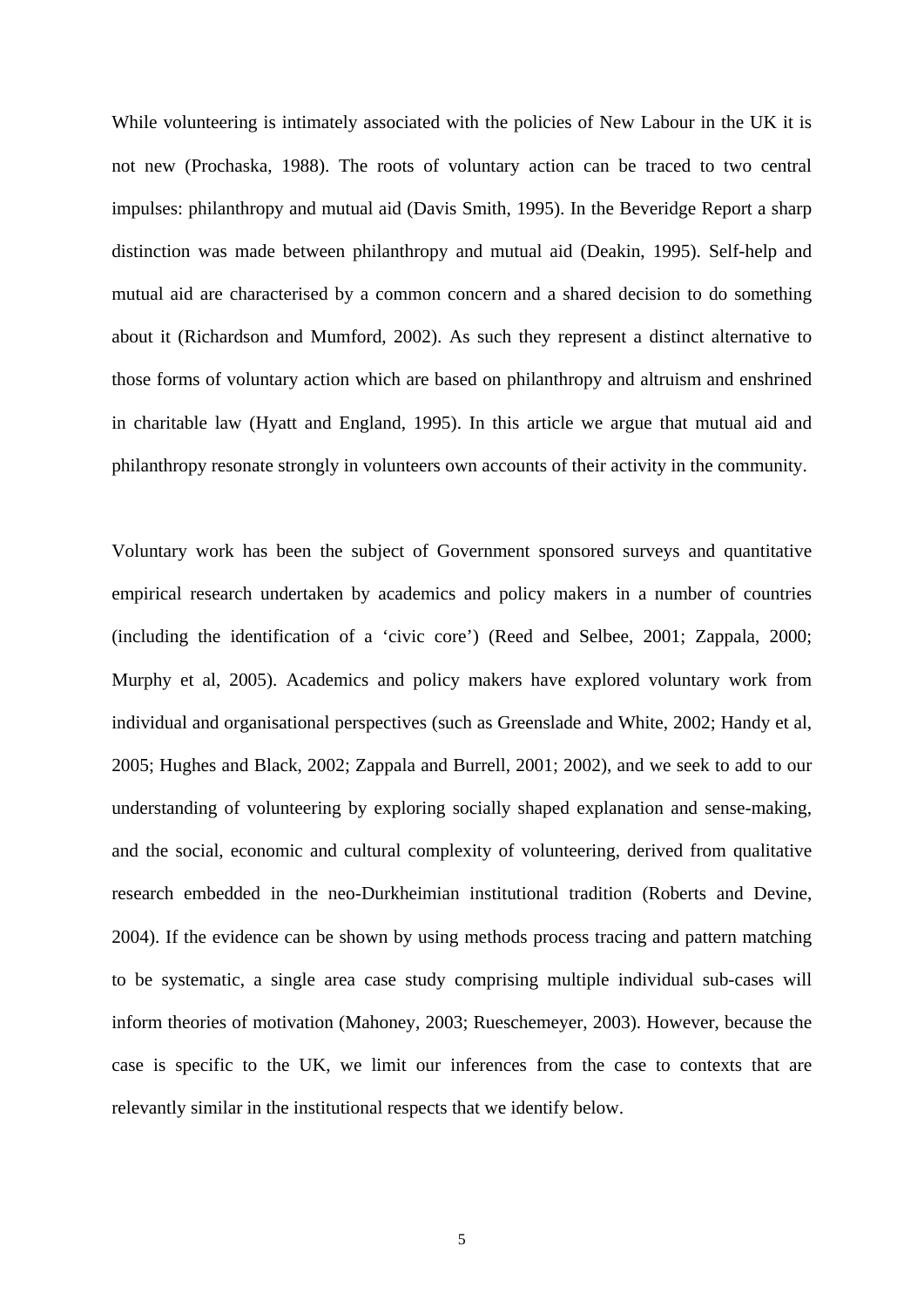#### *Theory and taxonomy*

The neo-Durkheimian institutional theory was first developed by anthropologist Mary Douglas (1982; Douglas and Ney, 1998; Thompson *et al*, 1990) as an account of the extent of variation in the elementary forms of both tacit and explicit institutions defining social organisation. It has provided powerful explanations for the limited plurality observed in, for example, workplace behaviour (Mars, 1982), organisational dynamics (Peck and 6, 2006) inter-organisational relations (6 *et al*, 2006), organisation of policy makers and their styles of political judgment (6, 2004), and in many other fields (e.g. Coyle and Ellis, 1994; Thompson *et al*, 1999). Here, we show how it can be used to identify and explain the limited variation in basic styles of and motivation for volunteering, and that these results illuminate the amenability of different forms of volunteering to different policy instruments.

Both the propensity to volunteer at all, and the type of volunteering in which people might engage are, the theory suggests, to be explained in significant part by the particular patterns of social organisation and social networks in which people find themselves. One way to think about this is in terms of the effects of social network forms on propensities to involve themselves (or not) in various kinds of social organisation, including different styles of volunteering. A common finding in surveys on volunteering, for example, is that people are most likely to volunteer if they are specifically invited or asked to do so by someone they count as a friend, a colleague or at least an acquaintance (Davis Smith, 1995).

For example, some social network studies argue that people can often use their 'weak ties' or ties that span 'structural holes' or sections of the network structure that are quite sparsely connected, in quite instrumental ways (Granovetter, 1973, 1995 [1974]; Burt, 1992). In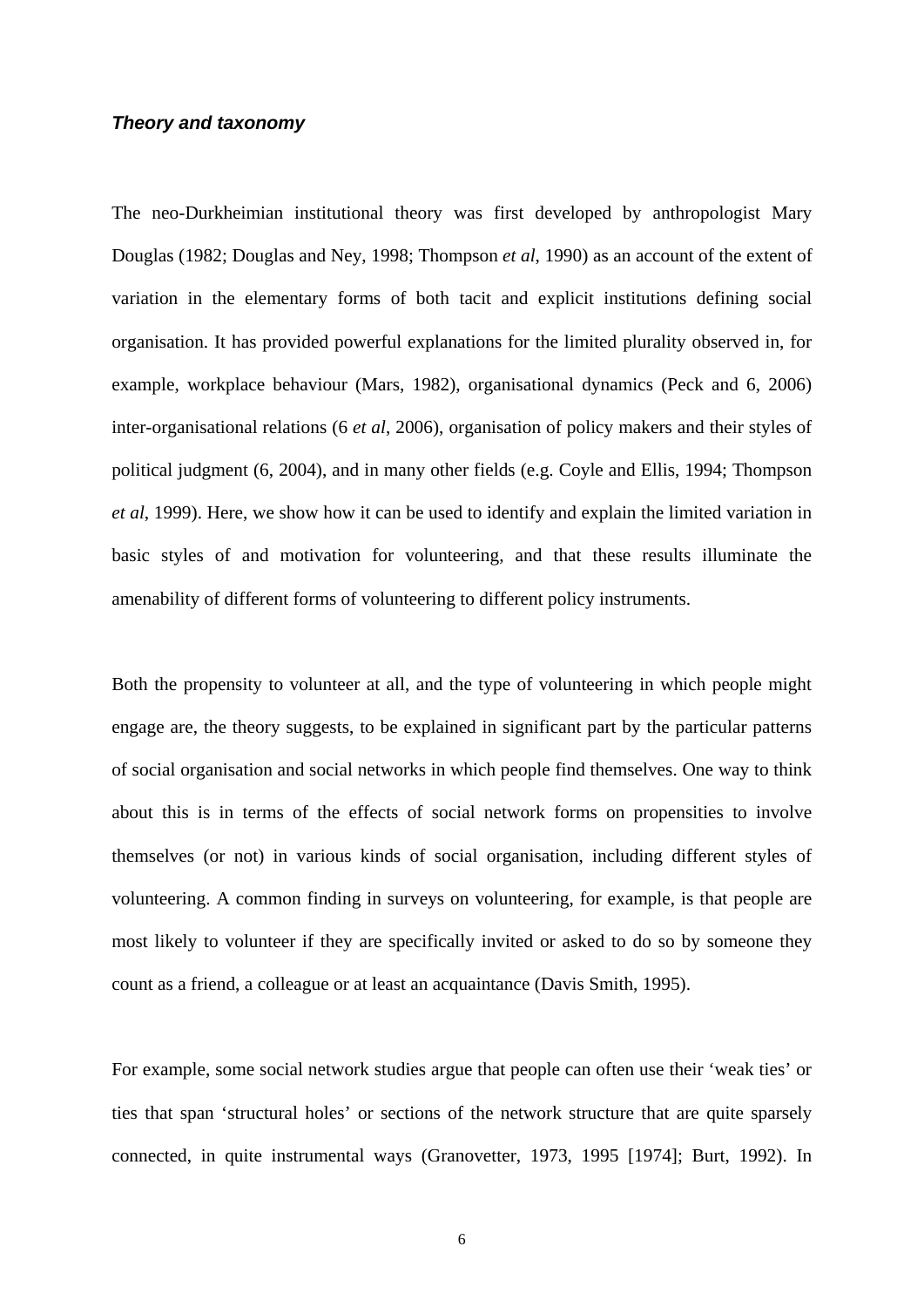'social capital' terminology, this would be 'bridging social capital' (Woolcock, 1998; Putnam, 2000). It is often argued that middle class and better off people both have richer endowments of such acquaintance-like connections that span structural holes in networks, and often operate under tacit institutions in which they will both become capable of using and be expected to use them fairly instrumentally (e.g. Allan, 1990; Oakley and Rajan, 1991). Among people in this situation, we might expect volunteering to be undertaken for instrumental reasons, for 'getting on' (cf. de Sousa Briggs, 1998), perhaps in order to acquire more contacts or, for people of working age, to seek out information and opportunities in the labour market, or for those about to leave the labour market or now outside it, to secure opportunities in retirement or to secure social status. Such people are more likely to use formal organisations for their volunteering, because this strategy offers them greater chance of access to information, opportunities and social status.

By contrast, there are many people whose social networks are heavily concentrated in ties to people in the immediate locality, whom they meet rather frequently and who share a sense of common identity and fate. Historically, this configuration has been found more commonly in long established working class communities, some well-established ethnically comparatively homogenous neighbourhoods (not necessarily ghettos, in the strict sense). Again, in Woolcock's and Putnam's terms, this would take the form of 'bonding social capital'. In such settings, the kind of requests for volunteering support that people typically receive and to which they will feel the greatest tacit institutional pressure to respond, or indeed want to respond, are likely to be for neighbourhood based activities in community groups, and where the principal benefits to the volunteer are less about opportunities for getting on than about opportunities for participation in the shared life of the group. We can describe the motivation for volunteering sustained under such tacit institutions as 'giving to each other'.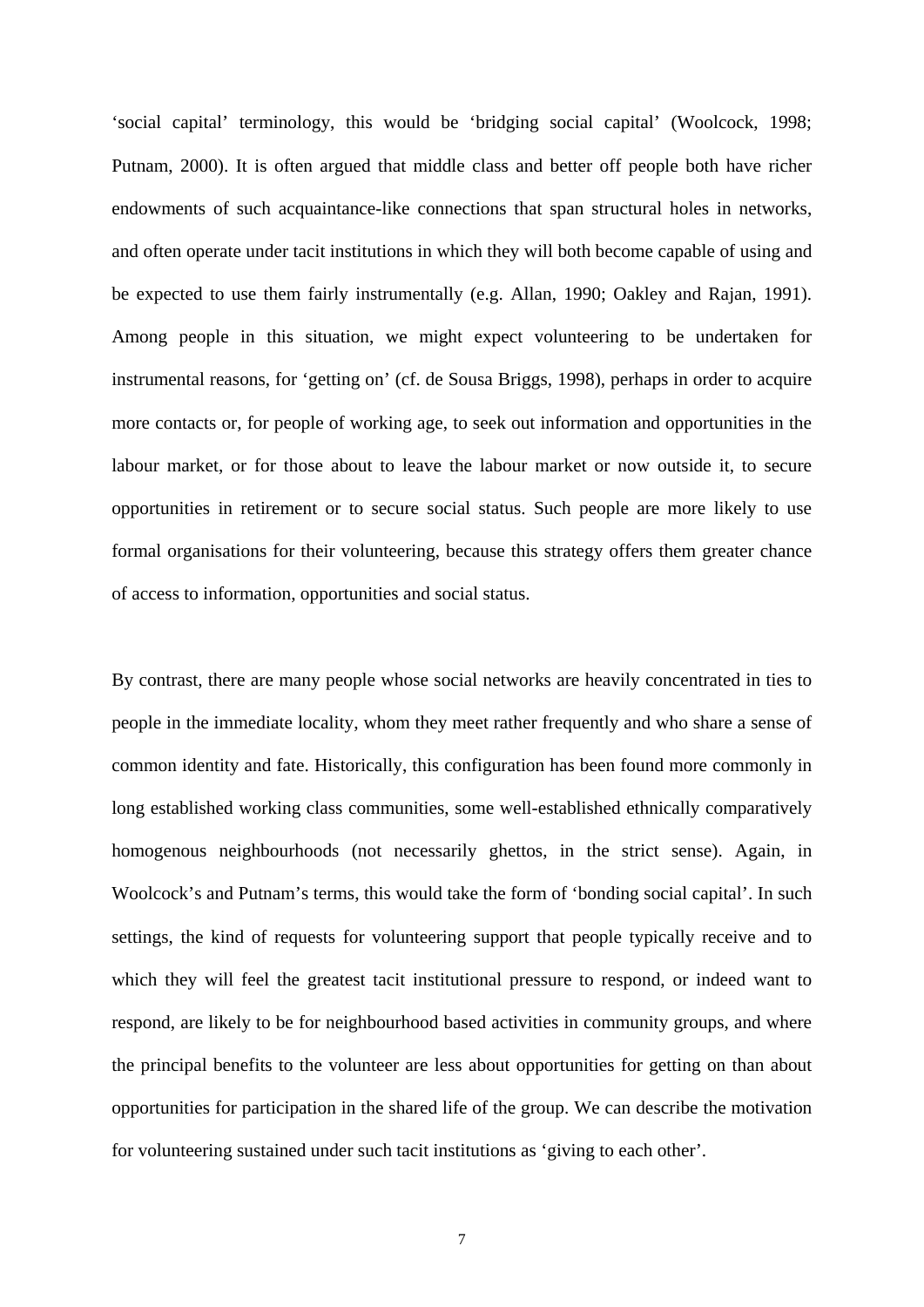Other people are embedded in forms of social organisation in which they have rather clear roles in relation to others, perhaps as parishioners in Roman Catholic congregations or as volunteers in a conventionally structured charity organisation, or employed in a structured organisation, where roles, responsibilities and status distinctions are fairly clearly marked, and where social ties at least to some degree run in convergence with the structure of the organisation, reflecting role and status differences. In the terminology introduced by Woolcock (1998), this would be strongly 'vertical' social capital. In such a setting, people are likely to be asked to volunteer in ways that conform to the principles and serve the goals of the organisation of which they are already members. The motivation for volunteering cultivated by such institutions will be more philanthropic. Finally, although Putnam regards people who have rather limited ties to people other than kin or a few longstanding friends or neighbours as lacking in any type of social capital, and whose roles are heavily constrained or prescribed, many studies have suggested that in conditions of adversity in particular, this should be understood as a significant form of social solidarity suited to sustaining coping strategies (e.g. Banfield and Banfield, 1958).

The neo-Durkheimian institutional theoretical tradition argues that these four basic situations are jointly exhaustive of the elementary forms of social institutions and their network signatures. That they suffice for a complete account of elementary forms is explained by the proposition that each is produced by a particular combination of strong or weak social integration and social regulation – respectively the dimensions of informal as well as formal attachment and discipline that Durkheim (1951 [1897]; 1961 [1925]) emphasised. Strong regulation and integration produces *hierarchy* and structured-based volunteering; weak regulation and integration produces *individualism* and instrumental volunteering for personal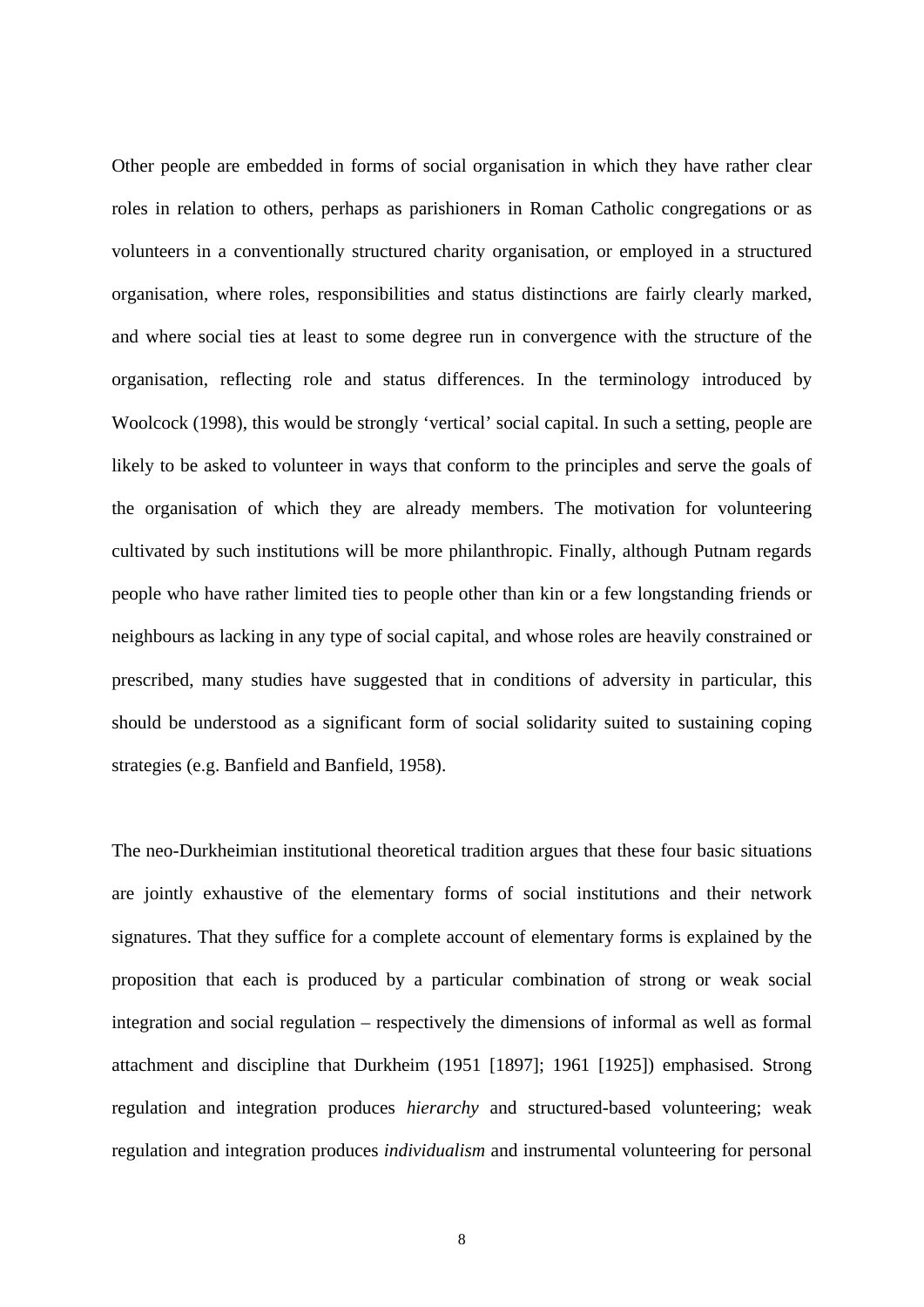gain; strong integration with weak external regulation yields *enclave* and communal volunteering; and finally strong regulation but weak integration produces *isolate* life and casual volunteering.

Figure 1 illustrates the differences using standard sociograms for ideal typical network signatures for the four elementary institutional forms (6 *et al*, 2006).Of course, many people live under hybrid forms representing settlements between two, three or all four in different weights. We situate voluntary action in the context of people's lives in order to understand the qualitative experience of volunteering, specifically why people create (emotional, temporal and physical) space for voluntary work, and how they juggle unpaid voluntary work with other 'work' (paid and unpaid) they undertake. The framework captures four motives and patterns of volunteering: hierarchy (giving alms), enclave (giving back), individualism (getting on) and isolate (getting by), which are described below.

It is a question of some interest whether people whose situation is well described by some combinations of these four elementary forms but with a particular solidarity dominant might be found resident in or indeed volunteering in distinct spatial locales within a neighbourhood or a local community. The theory is useful in helping understand the social context, in which people engage in volunteering.

9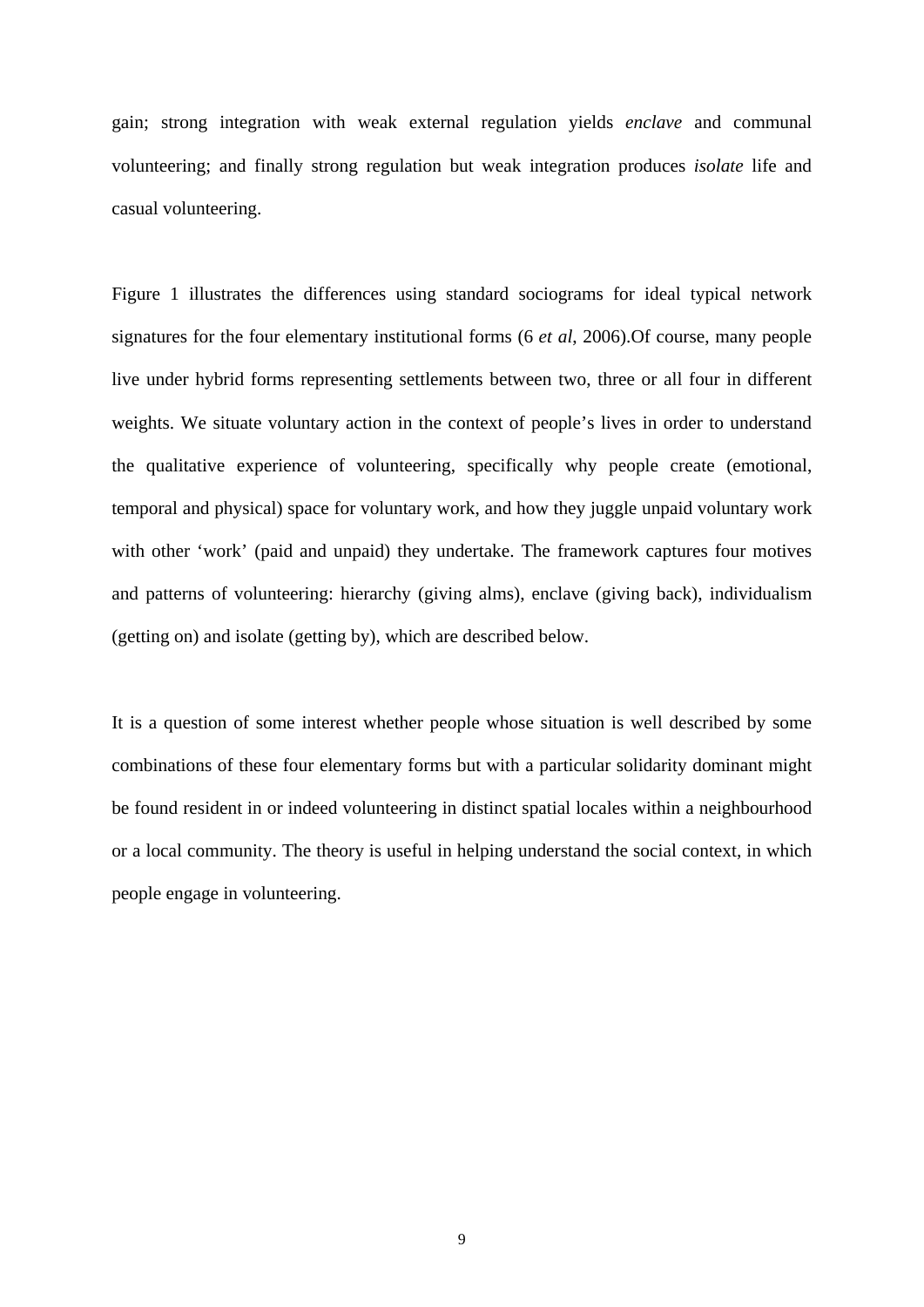**Figure 1: Elementary forms of social institutions, their ideal-typical social network signatures and predicted styles of volunteering** 

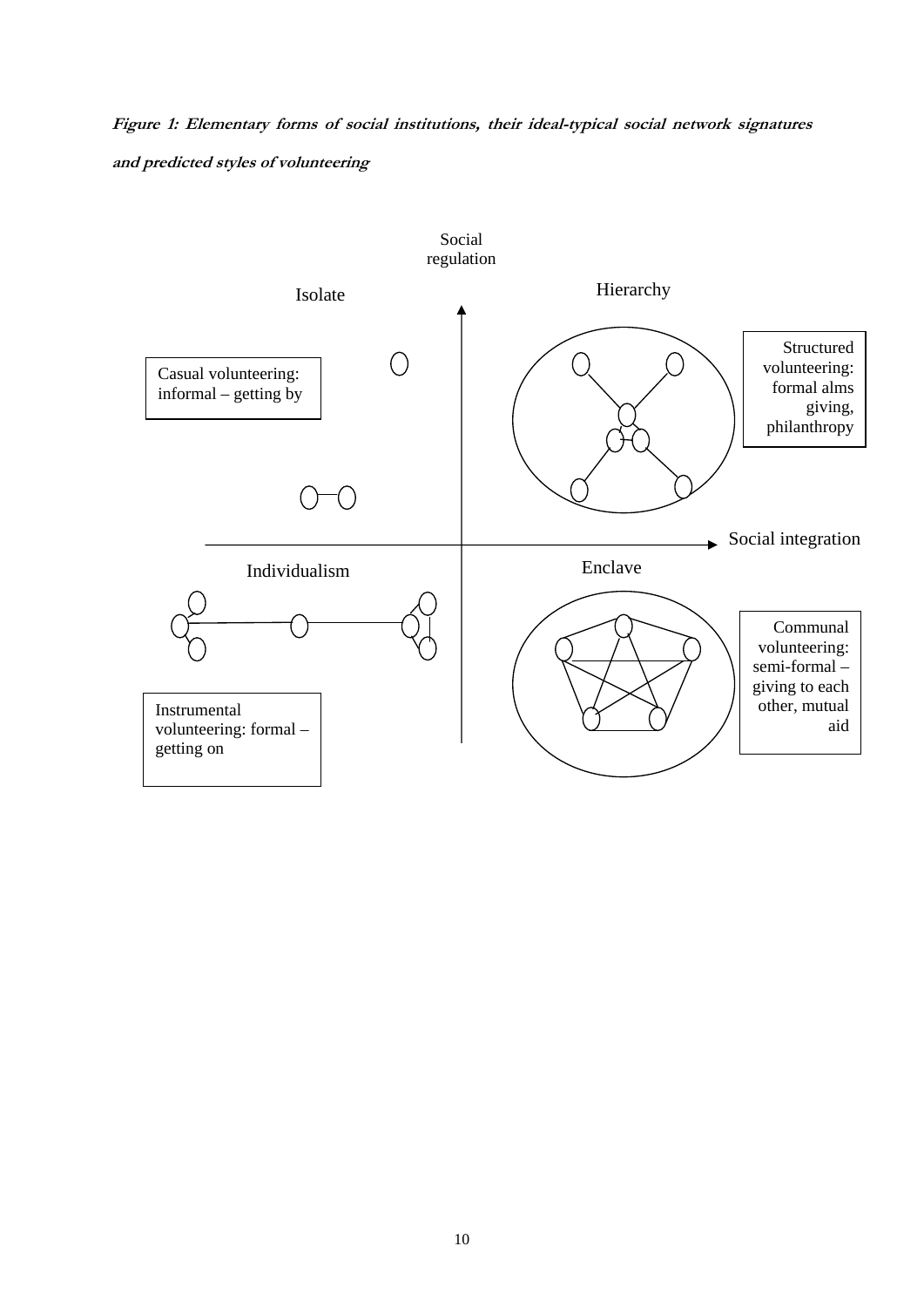#### *Methods*

Much empirical research on volunteering, as discussed above, has used survey methods to determine volunteer motivation against socio-economic variables and other factors such as time devoted to volunteering. Such quantitative research provides a valuable body of evidence for patterns of individual attitudes to volunteer activity across a very wide range of organisational, national and cultural contexts. However, more holistic methods are needed to encompass the social and economic complexity of volunteering. We sought and received funding from the Economic and Social Research Council for a study of volunteering in the context of people's lives in a community with high levels of economic inactivity. The study was designed to understand more about how people volunteering within a disadvantaged community construct and negotiate constraints and opportunities in their daily lives. We adopted a 'case study' approach, using a variety of techniques to collect empirical evidence for local behaviours, identities and experiences within a single community in the English East Midlands (see below). We focused upon social welfare voluntary work because of its significance in contemporary policy debates in the UK.

Case studies are widely used in social research in order to investigate contemporary phenomena within their real life context (Mahoney, 2003). Such research is valuable in the repertoire of policy oriented researchers because it is sensitive to context, detail and complexity in ways that can help to explain links between policy and outcomes for individuals and places (Mahoney, 2003). Social research in this tradition is not based on a logic of statistical generalisation, but a deeper understanding of processes and dynamics. The utility of a single case rests on the fact that propositions have a broader range of application beyond the one case. The one case if well designed, can form the context of discovery and validation of explanatory propositions (Rueschemeyer, 2003: 309). Moreover a single case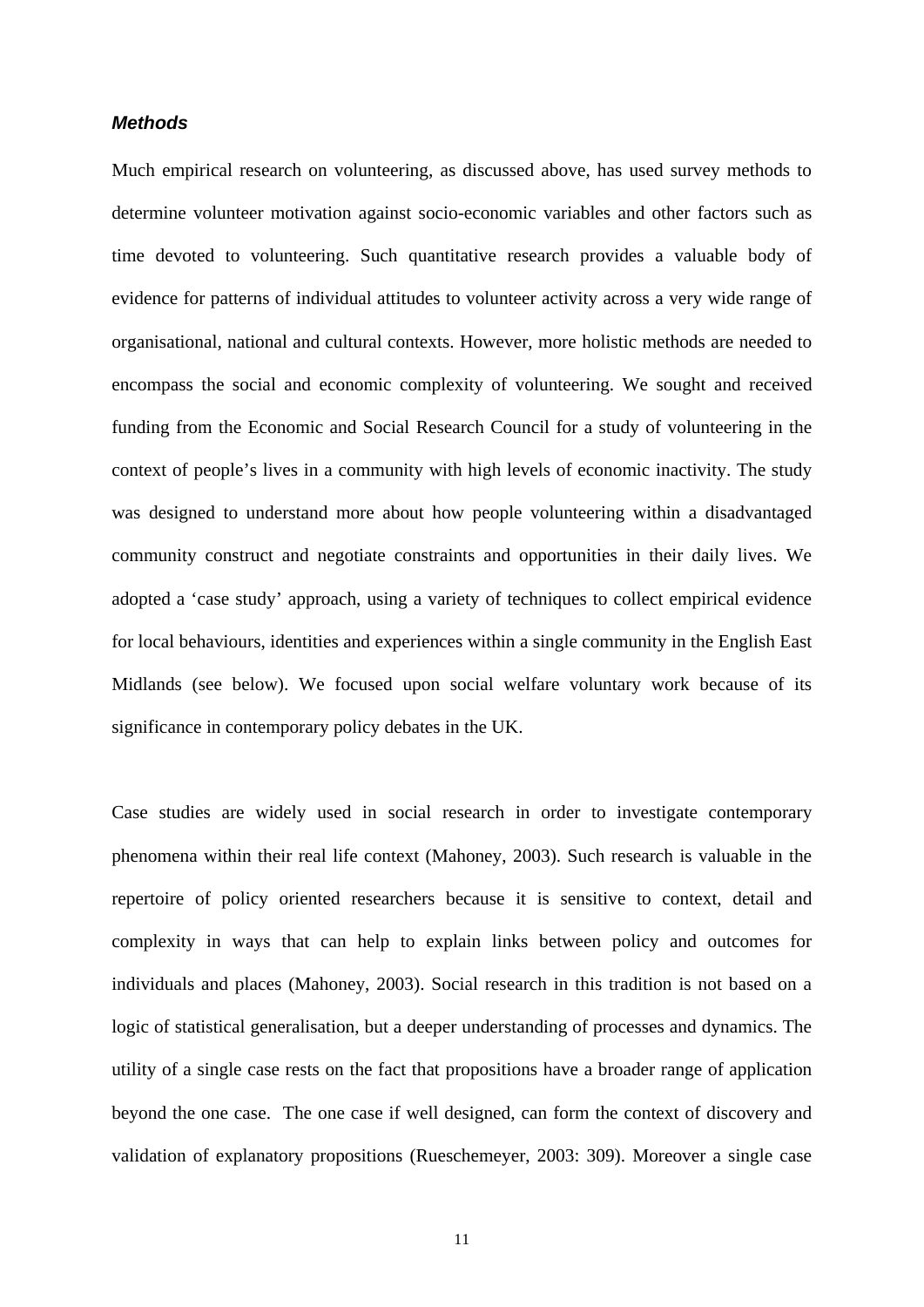can offer persuasive causal explanations (Rueschemeyer, 2003: 318) and through combining causal process tracing and within case pattern matching cross-case identification of likely causal factors can be inferred (Rueschemeyer, 2003).

The case we investigated was formal volunteering in one disadvantaged community in the English East Midlands. We worked with local stakeholders to identify four social welfare organisations that involved volunteers in the community (Box 1). They do not of course cover all the voluntary activity within the community but they are the main sites of volunteer participation in social welfare service delivery. We used a combination of techniques within the overall case study approach:

Repeated, systematic observation, note taking supported by visual images;

• Collection of documentary evidence (annual reports, working documents, surveys, press cuttings etc);

Semi-structured interviews (eleven) with key informants who were local stakeholders (officers in local economic development, managers in organisations using volunteers, church workers, local councillors, community activists, and a community police team);

• Focus groups with volunteers (two groups);

• In-depth interviews in the 'life history' tradition with a selection of volunteers and former volunteers (twenty seven interviews).

In this article we draw mainly but not exclusively on the interviews with volunteers. Consistent with the case study approach, sample selection was based on mapping and understanding issues rather than the logic of numerical representation appropriate for quantitative studies. Selection was guided by key stakeholders (who were in some cases the gatekeepers who facilitated access) and by themes emerging from observation undertaken in

12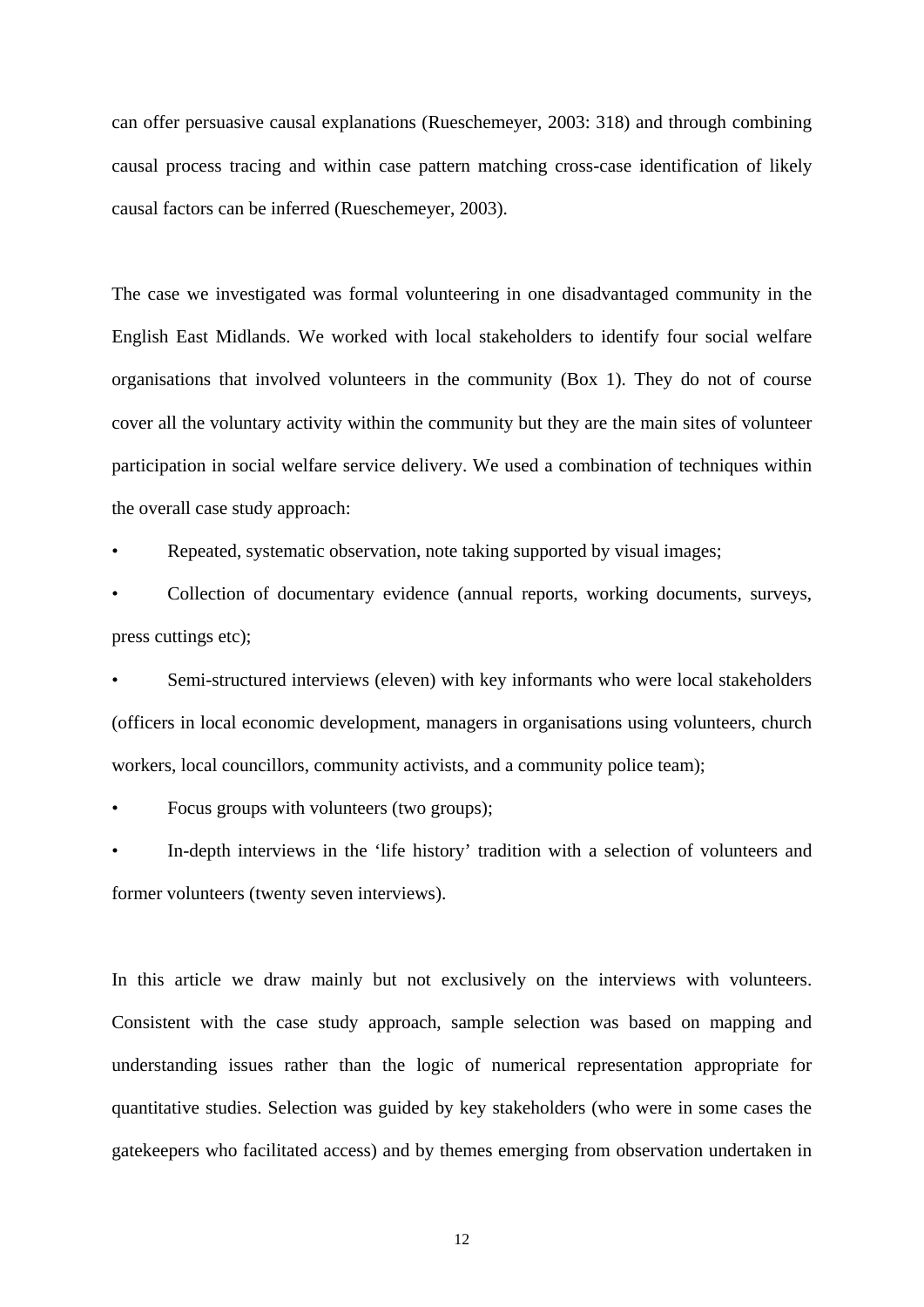the community. The interviewees covered the diversity of personal characteristics present in the study sites, for example age, caring responsibilities, employment status, and disability. (See below for more information on characteristics of interviewees.)

The interviews followed a 'life history' design, focusing upon how people explained and reflected upon their past, present and future. Respondents were encouraged to reconstruct key events in the process of becoming and remaining volunteers. The life history approach takes the individual as a unit but is not totally individualistic as a life history can not be told without constant reference to social context and historical change (Musson, 1998). It uncovers how lives move through history and interact with social and institutional structures (Dex, 1991). Interviews were recorded and transcribed in full and analysed by theme, paying careful attention to language used and emphasis given.

#### *Brightville*

Fieldwork took place in Brightville, which developed in the nineteenth century, and had a diverse industrial base spanning coal mining and textiles. It coalesced with a nearby industrial town, Irontown but to this day Brightville's residents retain a strong sense of a separate identity from Irontown. Brightville is composed of two types of 'poor' area: one of largely working class nineteenth century terraced housing, and peripheral post war social housing, both were a poverty cluster since their inception (Lupton, 2003). The community has lost its original economic function, with high levels of economic inactivity and according to the Index of Multiple Deprivation, Brightville is economically deprived (Baines and Hardill, 2005), the kind of place that typically tends to have relatively low levels of volunteering. Moreover in our community there are a limited number of Government-funded community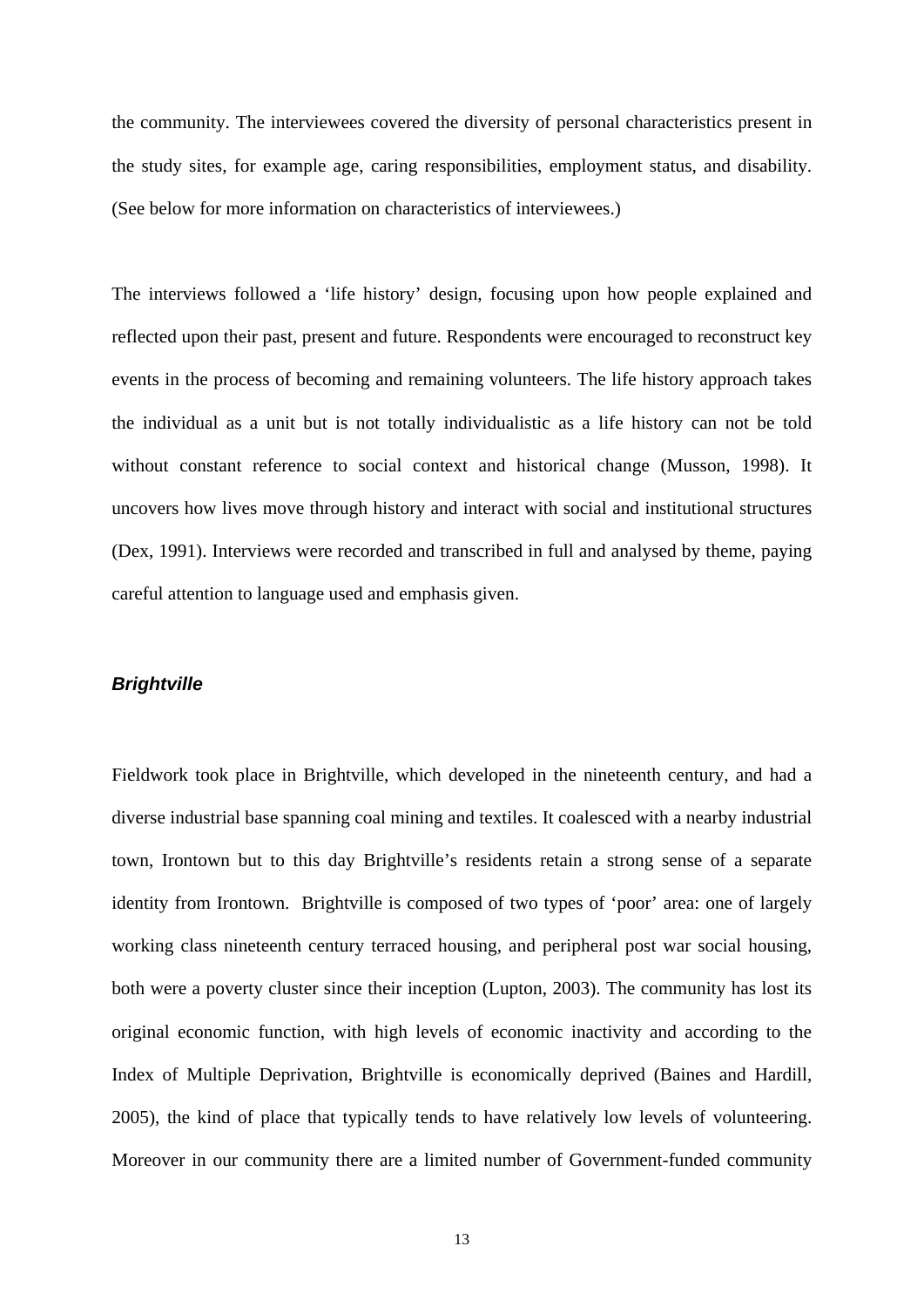workers and initiatives, and prior to undertaking the research our contacts in the third sector suggested that there was more grass roots self help, as the 'burden' of responsibility for social welfare self help falls heavily upon the individual. This led us to think of it as a place rich in the elusive quality of 'community spirit'. We felt that fieldwork in such a setting would enable us to contribute to debates on volunteering and the volunteer experience, and the connection or lack of it with paid work.

# **Box 1: The voluntary organisations**

# 1. **Community Centre established 1997**

Community education centre, engaged in service delivery for Irontown's FE college, and volunteering courses for the Government Project and Community Project Volunteers: pool of 3-4 of working age undertake regular duties, current manager was once a volunteer

Established by former Brightville resident.

# 2. **Government Project established 2003**

Assist families and young children to be successful and confident in their lives. Volunteers: about 27 (all women), plus 'parent helpers', those who can not make the regular commitment demanded of volunteers (must have a child below 5 years)

# 3. **Family Charity established 1989**

Offers volunteer home visiting support to families (with one child below 5 years) under stress.

Volunteers 63 (largely women, of all ages), must have been a parent, and be able to commit to regularly visit families.

Established by social work professionals

# 4. **Community Project established 1992**

Community service organisation: luncheon club, befriending, shopping, gardening and DIY etc. Some voluntary work occurs weekly, other work is more episodic Volunteers: 103 (43 male, 60 female)

Founded by Brightville women, became formal organisation in 1994.

The four fieldwork sites (Box 1) employ paid workers and are heavily reliant upon volunteers giving time weekly to deliver services to the community. Prior to volunteering they are required to undertake a training course. The four organisations also engage with the community through organising events, such as Fun Days in the summer, Christmas parties and fund raising coffee mornings.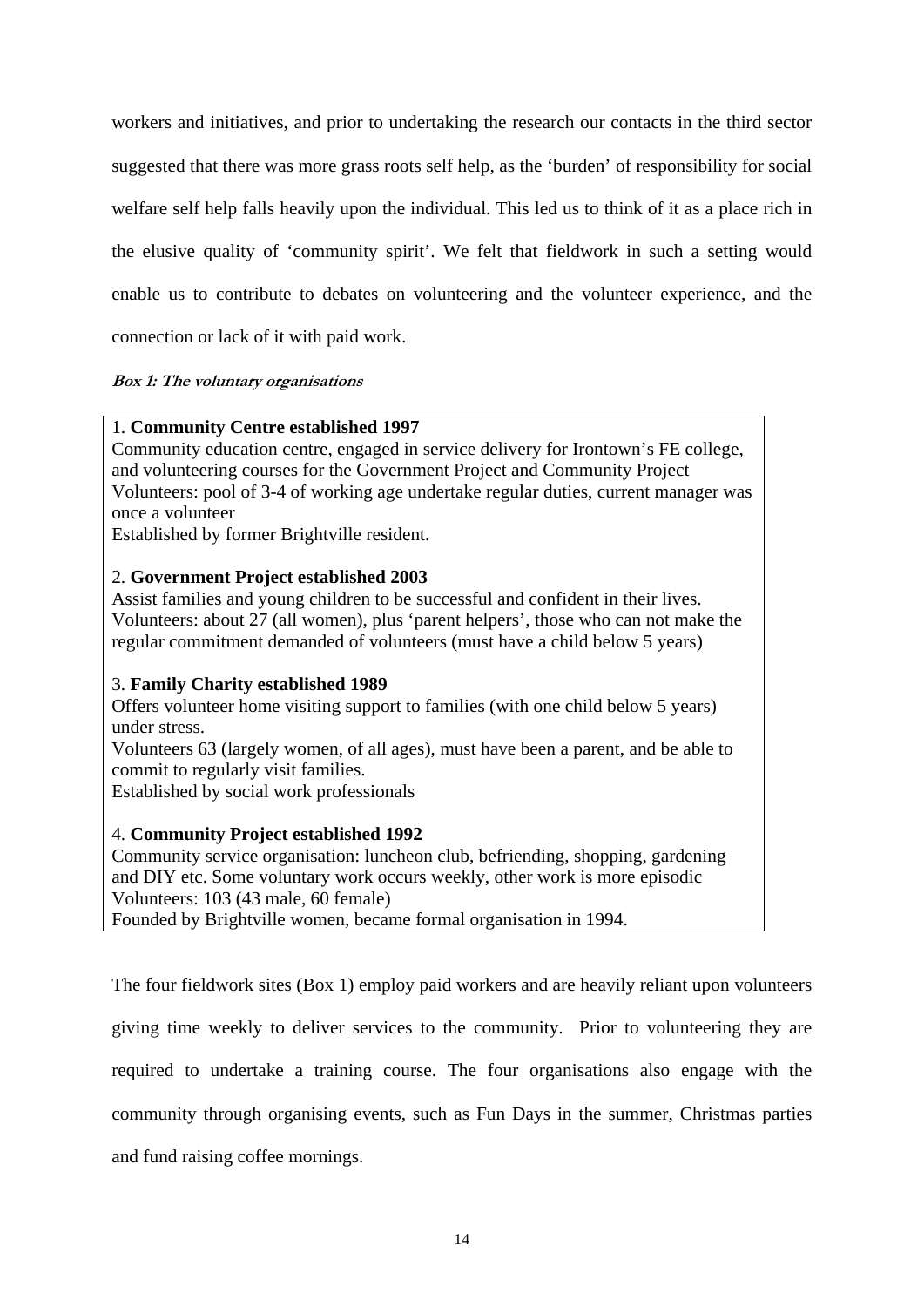We interviewed current and former volunteers, and paid workers who also volunteer. Half live in Brightville and half in Irontown. The interviewees were 19 volunteers (15 women, 4 men) and eight paid workers (5 women, 3 men). Of the paid worker group five were also volunteers at the time of the interview and three had come to the sites as volunteers but no longer volunteered. Three-quarters of those interviewed were women; this gender bias is perhaps a reflection of the nature of the voluntary work undertaken by the four organisations (see Murphy *et al*, 2005). On the whole volunteering tasks were gendered, with men volunteering as drivers or to do DIY, and women as befrienders, preparing meals etc. The length of their volunteering experience varied from one who was just completing the training course, to others who had been volunteering for over a decade. Individuals' average weekly time commitment to volunteering in the case study sites ranged from two hours to around 15. Seven of the 19 volunteers were in waged work, two more aspired to engage in the labour market in the future (one of whom was in training, the other on Job Seekers Allowance). Most of the others were in receipt of incapacity benefit or retired. There were two partnered mothers who expressed no interest in paid work and a lone mother who was a full-time carer for her severely disabled son. Pseudonyms are used to protect the identity of individuals, voluntary organisations and the community.

Volunteering, as the literature cited above suggests, usually combines elements of self interest and giving to others. Giving in response to a perceived need was prominent in the narratives of Brightville volunteers. When interviewees emphasised the value of their activity to others there were two distinct themes: giving to people they perceived as different (and less fortunate) and supporting others with shared experiences. Both these stances can be described as forms of altruism, but altruism is too general a term to capture its variety and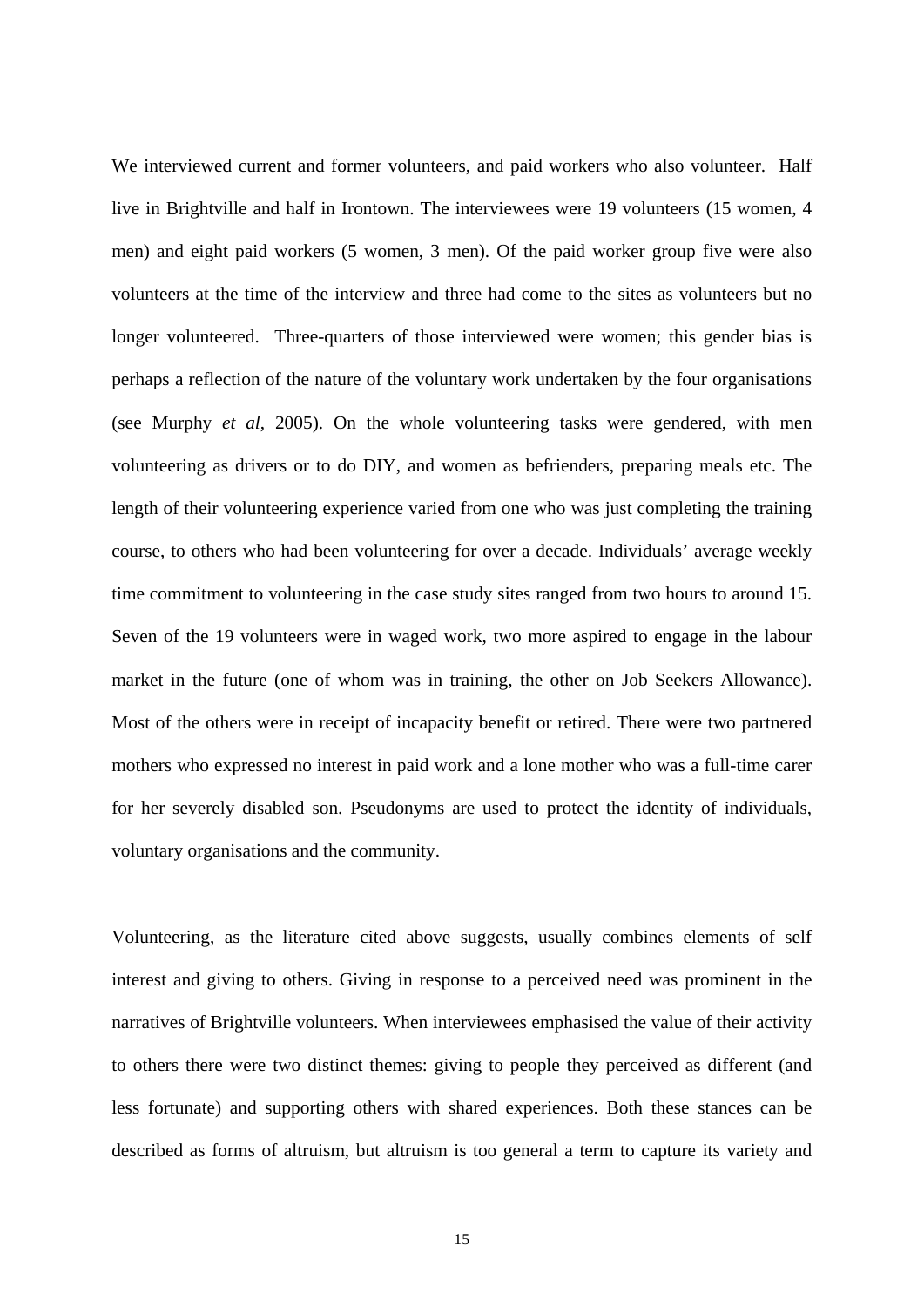context. The two historical stances towards volunteering – philanthropy and mutual aid – resonate strongly with these attitudes and personal histories (Baines and Hardill, 2005)*.* As discussed above, the neo-Durkheimian taxonomy is a powerful tool, widely adapted in analysis of aspects public policy for understanding the likely forms in which self- and otherregarding motives might be combined. We adapt it here as a framework for presenting empirical case material from the narratives of the Brightville volunteers.

#### **Table 1: Case studies of volunteering**

| Type /<br>pseudonym               | <b>Brightville</b><br>Organisation/s | <b>Household</b><br>structure/<br>residence                                      | Age         | <b>Employment</b><br><b>status</b>                           | Other unpaid<br>activity                                             | <b>Explanation for</b><br>volunteering                                                                                                                |
|-----------------------------------|--------------------------------------|----------------------------------------------------------------------------------|-------------|--------------------------------------------------------------|----------------------------------------------------------------------|-------------------------------------------------------------------------------------------------------------------------------------------------------|
| Giving<br>alms<br>Stella          | Community<br>Project                 | Living alone<br>Irontown                                                         | $60+$       | Retired after<br>32 years with<br><b>Health Service</b>      | Active<br>grandparent;<br>church worker                              | 'I feel that I'm<br>fortunate and<br>perhaps I should be<br>doing something to<br>help other people<br>who are less<br>fortunate'.                    |
| Giving to<br>each other<br>Martin | Community<br>Project                 | Mother<br><b>Brightville</b>                                                     | Late<br>20s | On Incapacity<br><b>Benefit</b><br>because of ill<br>health  | History of<br>voluntary<br>work, doing<br>some skills<br>updating    | 'I may be on<br><b>Incapacity Benefit</b><br>doing nothing<br>but I am doing<br>things for the<br>community and<br>helping myself in<br>the process'. |
| Getting on<br>Heather             | Community<br>Project                 | Single<br>mother of 4,<br>cares for<br>disabled<br>brother<br><b>Brightville</b> | $30-$<br>40 | Studying at<br>local college,<br>on nursing<br>access course | Homecare;<br>informal<br>volunteer to<br>neighbours                  | Volunteers to<br>improve her<br>position in labour<br>market                                                                                          |
| Getting by<br>Sarah               | <b>Family Charity</b>                | Living alone<br>Irontown                                                         | $40-$<br>50 | Full-time<br>manager,<br>public sector                       | History of<br>voluntary<br>work, close to<br>daughter and<br>parents | volunteers to fill<br>'an emotional<br>gapcynical me'.                                                                                                |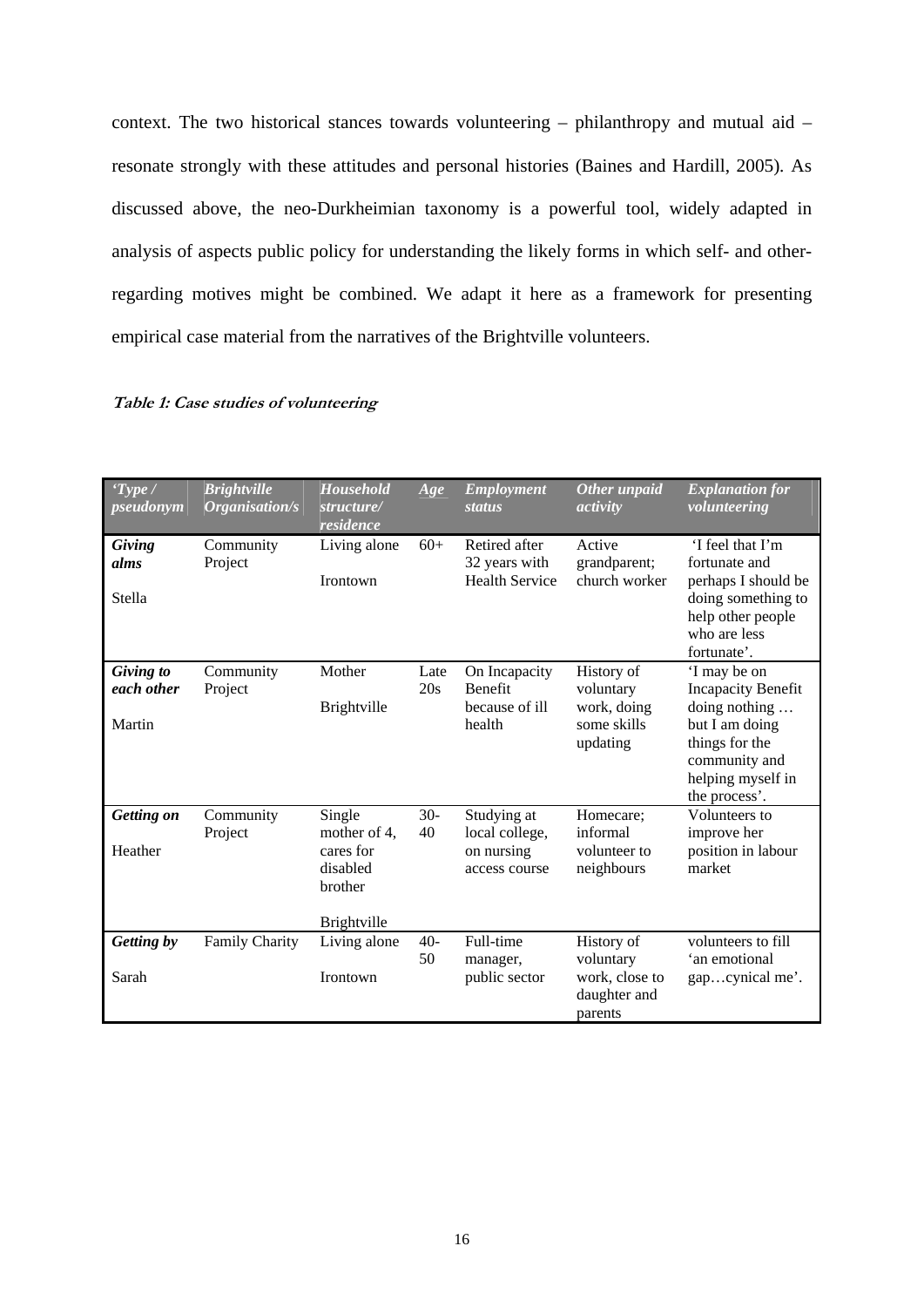# **Giving alms**

This group of volunteers comprised six women (aged 40+) living outside Brightville, who were drawn to help in the community via the structured volunteering opportunities offered by the Community Project and the Family Charity. They have identified an unmet need and they want to make a difference. Some explained that they feel 'fortunate' and as a result responded to advertisements or appeals for volunteers. One of the Family Charity volunteers, for example, said: 'I've got loads of friends – how isolated you must be to not be part of the community'. They have strong social networks and some are involved in formal Church activities. Most have had a history of paid work, especially in hierarchical organisations (such as the National Health Service). They offer vertical social capital.

Stella (Table 3) is typical of this group. She searched out volunteering activities within Brightville. After her retirement Stella thought she 'really ought to do something' but was unsure what. She was already an active church member and became more involved in the care of her grandchild, who lives nearby. But she wanted to do more. She sees herself as – through the Community Project – helping people less fortunate than herself. The Community Project, 'are trying to help people in this community which I suppose could be described as a bit of a deprived community and I try to help them'. Stella is engaged in 'alms giving', philanthropic good works, she 'extends' her care-giving 'outward' to people in Brightville (Davis Smith, 1995). Philanthropy is associated with altruism, usually discussed from the perspective of 'rational utilitarianism' and can be explained in terms of either 'pure selflessness' or pragmatic self interest; an alternative is 'identification with the needs of others' (Schervish and Havens, 2002: 49). It would be misleading to reduce Stella's motivation either to selfishness extended to a narrow group or to straightforward altruism, even though it has aspects of both of these. Rather, her location in a hierarchical social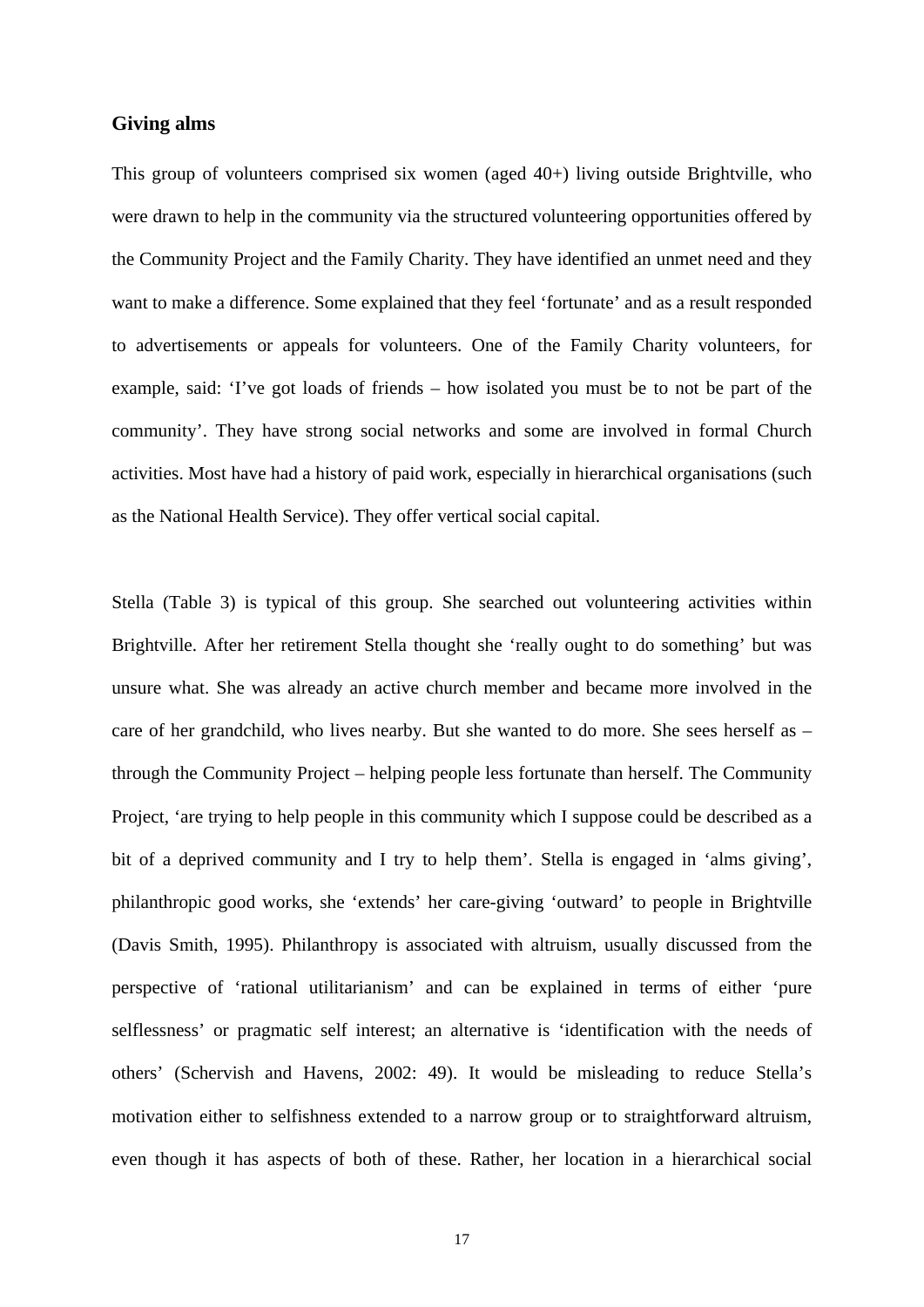ordering is the underlying factor supporting a motivation that is necessarily both self- and other-rewarding, but in a different mix from that which we find in the other three contexts.

## **Giving to each other**

Eleven interviewees aged 20+ (nine women and two men) ten of whom live in Brightville talked about their volunteering as a response to a problem or experience shared with their 'clients'. Martin (Table 1) cannot take up paid work because of mental health problems; and he values volunteering because it takes him out of the house. He has a history of voluntary work, helping elderly Brightville residents who are housebound, with whom he has great empathy, so every week he shops for them and helps them informally too. He also does occasional extra work for the Community Project, such as distributing leaflets. Through volunteering he has more self esteem, and is now improving his basic literacy and numeracy skills

So I may be on Incapacity Benefit doing nothing and not working but I am doing

things for the community and helping myself in the process.

Family Charity volunteer Claire, for example, had benefited from the Family Charity herself in a crisis. In generalising from her experience she said of the Family Charity, 'I think it's really to help the community help themselves'.

### **Getting on**

A third group, composed of three volunteers aged 30+ (2 women and one man) volunteer for the Family Charity and the Community Project to 'get on' as a way of developing skills and experience of value in the labour market. Heather (Table 1) lives in Brightville and has gained confidence through preparing to volunteer and being a volunteer for the Community Project (training courses). She feels she has come to respect older people too. After

18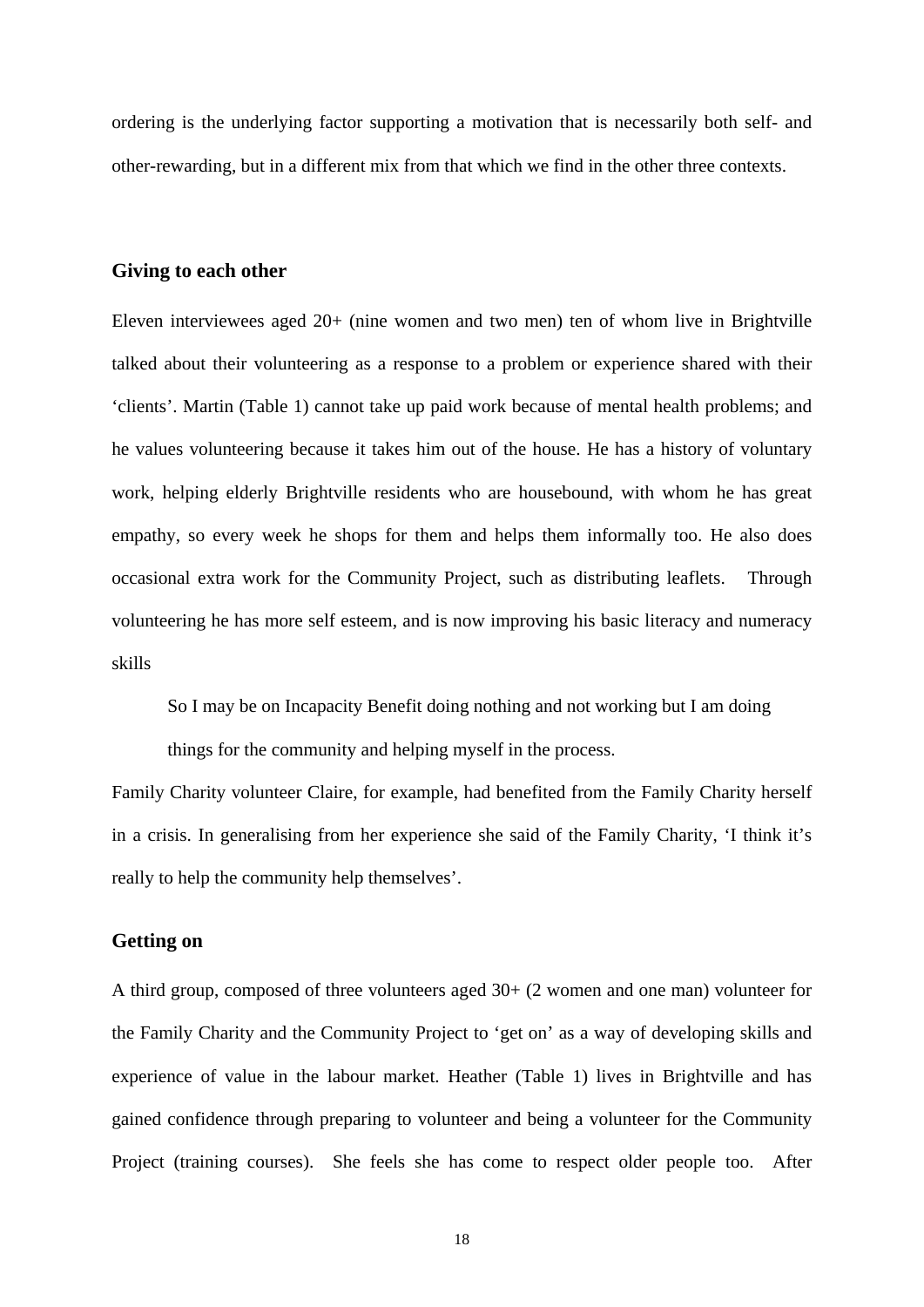volunteering for one year she had sufficient confidence to begin an Access Course for nursing, thereby fulfilling an ambition she has held since childhood. Grant lives in Irontown and holds a part-time job which he undertakes at a weekend, and was completing his volunteers course for the Family Charity at the time of the interview. He searched out volunteering opportunities in Brightville in the hope that volunteering would enable him improve his chances of becoming a social worker. Grant was introduced to the Family Charity through a friend of his wife: 'It was a way of getting inside the community to help people without having to spend years at college'. But his hope for a new career in social care has been frustrated by the need for training, 'I can't put that on to my family'. At the same time, he expressed strong feelings that he has something to offer families that need help:

You are able to give something to those that maybe haven't got the support that I've got, or I've had. I mean when I went through my divorce I had nobody... I've been there and it's horrible.

## **Getting by**

For the four volunteers aged 40+ (two man and two women) in this group volunteering is to help them 'get by' and is more ad hoc than for the three other groups of volunteers. They explained that they entered volunteering as a response to a milestone life event, and that it fills something missing or an emotional gap in life. This is referred to elsewhere in discussions of volunteer motivation as 'social adjustment' (Knapp *et al*, 1995). Irontown resident Sarah (Table 1) explained what volunteering for the Family Charity means to her after her recent divorce and her daughter's growing independence: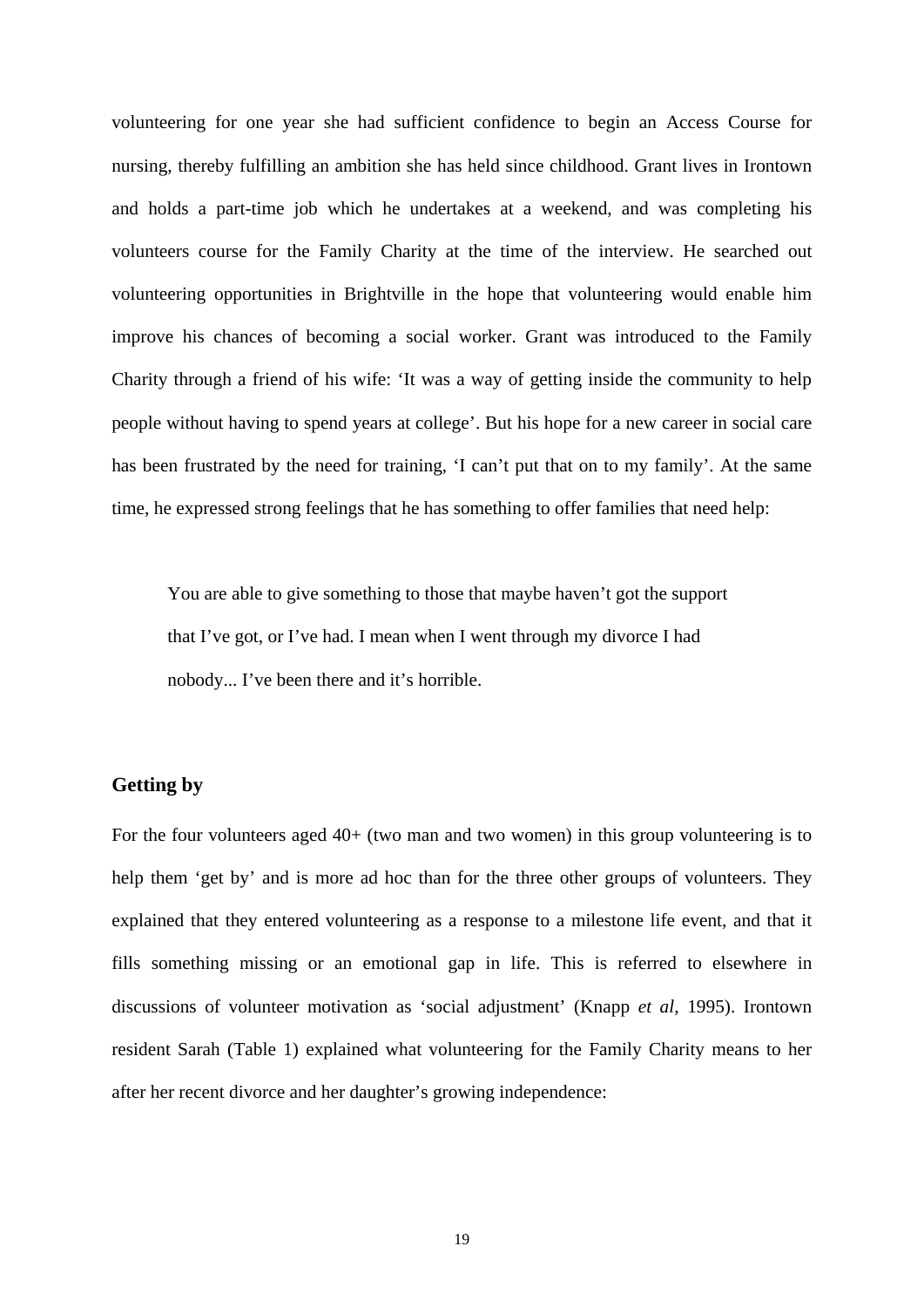The fact that there's another family that needs you is perhaps filling an emotional gap for me. I think sometimes I am actually just filling an emotional gap [with the volunteering]. Cynical me!

While some like Sarah responded to a press campaign, Lily was prompted to volunteer when asked. Lily undertakes strongly gendered voluntary work, helping at a luncheon club run by the Community Project; which she is old enough to attend herself as a service user. Retirement and preparation for retirement may prompt the development of new sets of social contacts, drawing upon attachments based in religious, voluntary, community and leisure associations, as is vividly illustrated by Lily's personal story. Lily is a neighbour of Jean, who runs the luncheon club, and who recruited her. She is a retired single woman who has lived all her life in Brightville, and worked for 45 years for one employer in Irontown. She had mixed feelings about leaving work and talked about retirement in terms of loss of personal identity (Barnes and Parry, 2004). She explained that she has found a new sense of importance and value by helping at the Community Project. Jean talked proudly of how Lily had gained confidence since her involvement with the Community Project. She explained this by telling us that at first Lily would not call out the bingo numbers but now she loves to do so. Lily is very committed to the Community Project and is identified as a reliable volunteer by Jean.

# *Conclusion*

These case studies demonstrate clearly that there is a diversity of styles of volunteering, and that there is in some instances a blurring of status boundaries between volunteer and service user. Moreover, the life histories show clearly that rationales for volunteering are cultivated and sustained by institutional settings, the most important dimensions of which can best be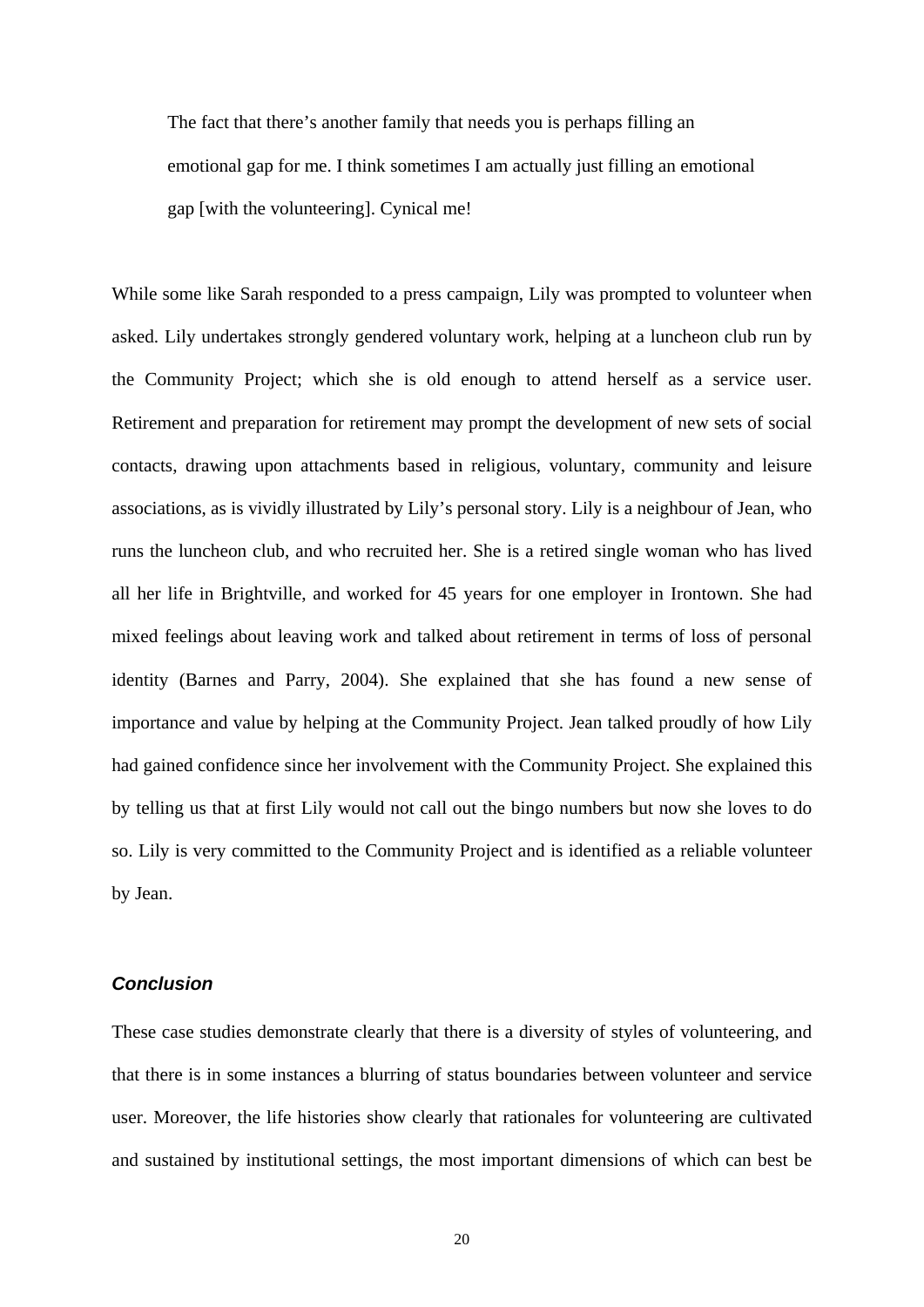measured by the degree of social integration and regulation. Each narrative illustrates the linkage between the institutional setting, the network forms and the explanation for becoming and remaining a volunteer.

Promoting volunteering must, if this argument is accepted, therefore use instruments at two levels. First, initiatives must be designed and targeted to those with each of the four basic motivations. Such initiatives have to be selected to reflect the relative weighting of each of these forms in each community. Secondly, in the longer term, initiatives need to address the underlying institutional settings that sustain those motivations.

There are already plenty of initiatives to appeal to those who might volunteer to 'get on'. Yet in the Brightville study, interviewees only rarely explained their volunteering in terms of 'getting on' through personal skills development. Appealing to comparative isolates who 'get by' is best done through informal networks, very particular 'word of mouth' requests from individuals rather than formal organisations (Williams, 2003b; Williams and Windebank, 2006). Enclaved groups are most likely to be reached by appeals that work with the selfrecognitions and classifications used by local community and neighbourhood groups, and also by face-to-face contact.

At the second level of instruments for institutional change, the theory argues that it is critical to influence informal as well as formal accountabilities. Recent studies, for example, suggest that, where there is a case for cultivating enclaved styles of volunteering, a key institutionbuilding strategy is to address the overall density of community-based non-profit organisations that matters most, for this creates organisational level enclaved ordering which can work indirectly to support 'giving to each other' volunteering (Sampson *et al*, 2005).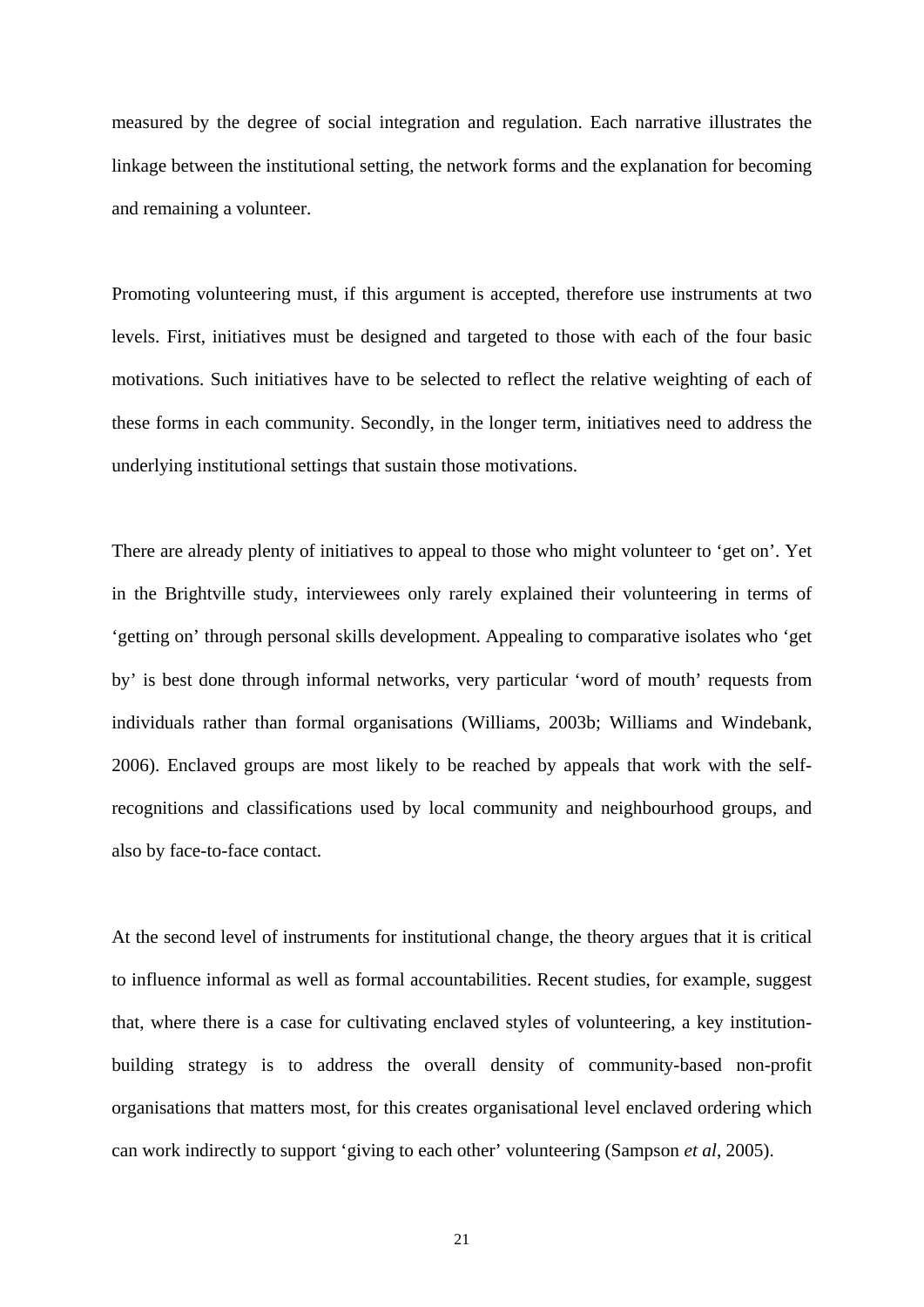However, each of the elementary forms of volunteering have their weaknesses. Individualism can cultivate instrumentalism; getting by can be unfocused and unstrategic; giving alms can become paternalistic; giving to each other can become sectarian and inward-looking. At the institution-building level, therefore, it makes most sense to cultivate *requisite variety*, or sufficient articulation of all four in some kind of settlement, preventing any one form from dominating and for each to offset the weaknesses of the others (6, 2004; Verweij and Thompson, 2006). For example, in Brightville, tendencies toward enclaving and giving to each other are to some degree offset by the involvement of volunteers from outside the community creating bridging social capital, sometimes drawing on more individualistic or hierarchical institutions and instrumental or philanthropic motivations. Grant's voluntary work, for example, although undertaken largely to improve his chances of getting into social work, is potentially building social networks that span Brightville and Irontown. The requisite variety principle therefore requires careful attention to the spatial context for volunteering. Excessive focus on the neighbourhood may lead to too heavy an emphasis on enclaved and isolate forms; larger spatial units need to be addressed if adequate imbrication is to be cultivated between the enclaved and isolate forms on the one hand and the individualistic and hierarchical ones on the other. Ties beyond the community are at least as important as community self-help.

#### *Acknowledgements*

This article draws on research funded by the Economic and Social Research Council (Grant R000220592). We are grateful to the participants in this research, and to the two referees. The views expressed here are those of the authors alone.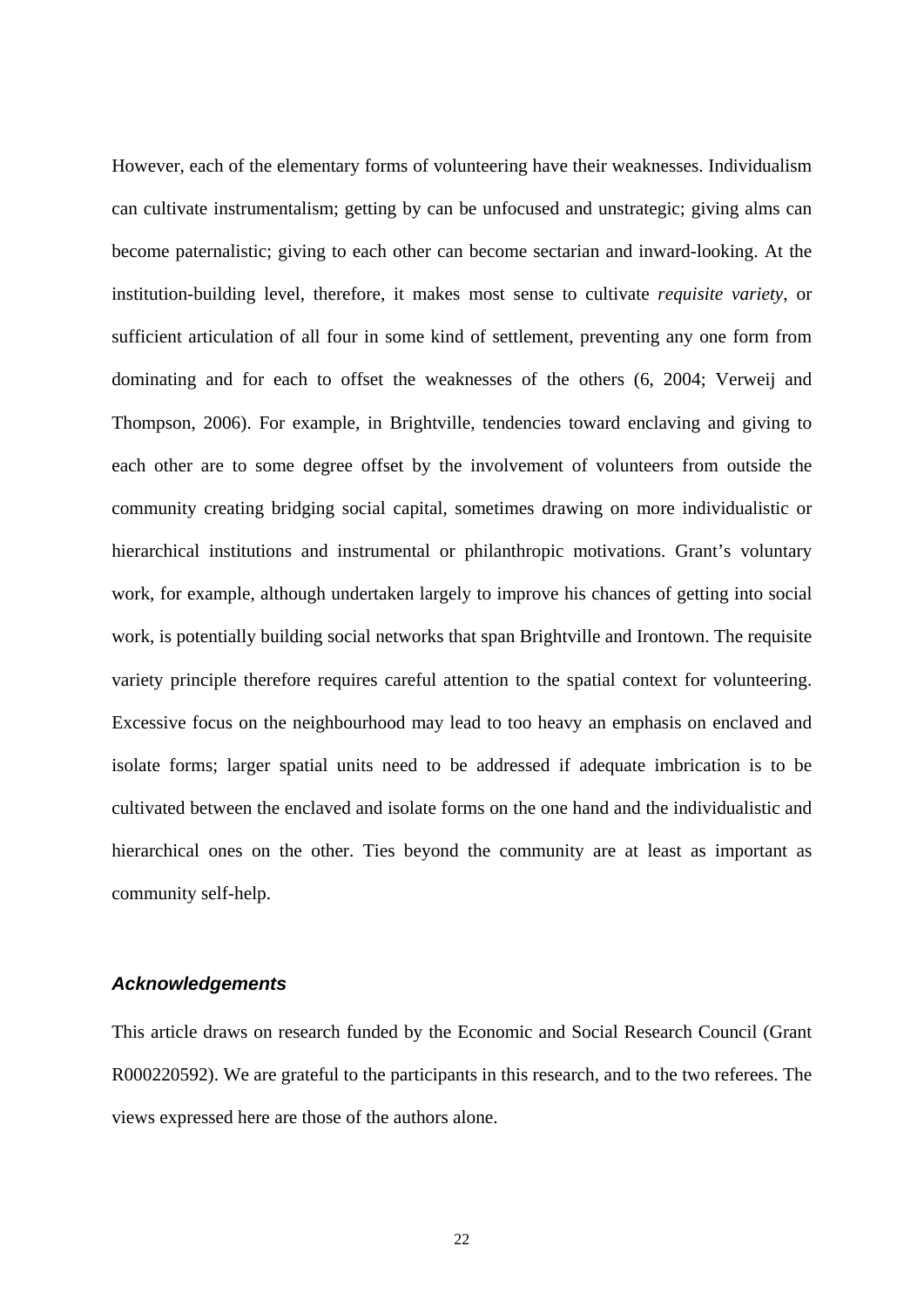#### *References*

6, P. (2004) *E*-*governance: styles of political judgment in the information age polity*, Basingstoke: Palgrave MacMillan.

6, P., Goodwin, N., Peck, E., and Freeman, T. (2006) *Managing networks of twenty first century organisations*, Basingstoke: Palgrave.

Allan, G. (1990) 'Class variation in friendship patterns', *British Journal of Sociology*, vol 41: 389-292.

Baines, S. and Hardill, I. (2005) 'Policy brief: making a difference: voluntary action in a community beset by economic decline' *Regions,* 260: 4-8.

Banfield, E.C. with Banfield, L.F. (1958) *The moral basis of a backward society*, New York: Free Press.

Barnes, H. and Parry, J. (2004) 'Renegotiating identity and relationships: men and women's adjustment to retirement', *Ageing and Society*, vol 24: 213-33.

Blackmore, A. (2005) *The reform of public services: the role of the voluntary sector*, London: NCVO.

Burt, R.S. (1992) *Structural holes: the social structure of competition*, Cambridge, Massachusetts: Harvard University Press.

Coyle, D.J. and Ellis, R.J. (eds) (1994) *Politics, policy and culture*, Boulder, Colorado: Westview Press.

Davis Smith, J. (1995) 'The voluntary tradition: philanthropy and self-help in Britain 1500- 1945', in J. Davis Smith, C. Rochester and R. Hedley (eds) *An Introduction to the Voluntary Sector*, London: Routledge, pp 9-39.

de Sousa Briggs, X. (1998) 'Brown kids in white suburbs: housing mobility and the many faces of social capital', *Housing Policy Debate*, vol 9, no 1: 177-221.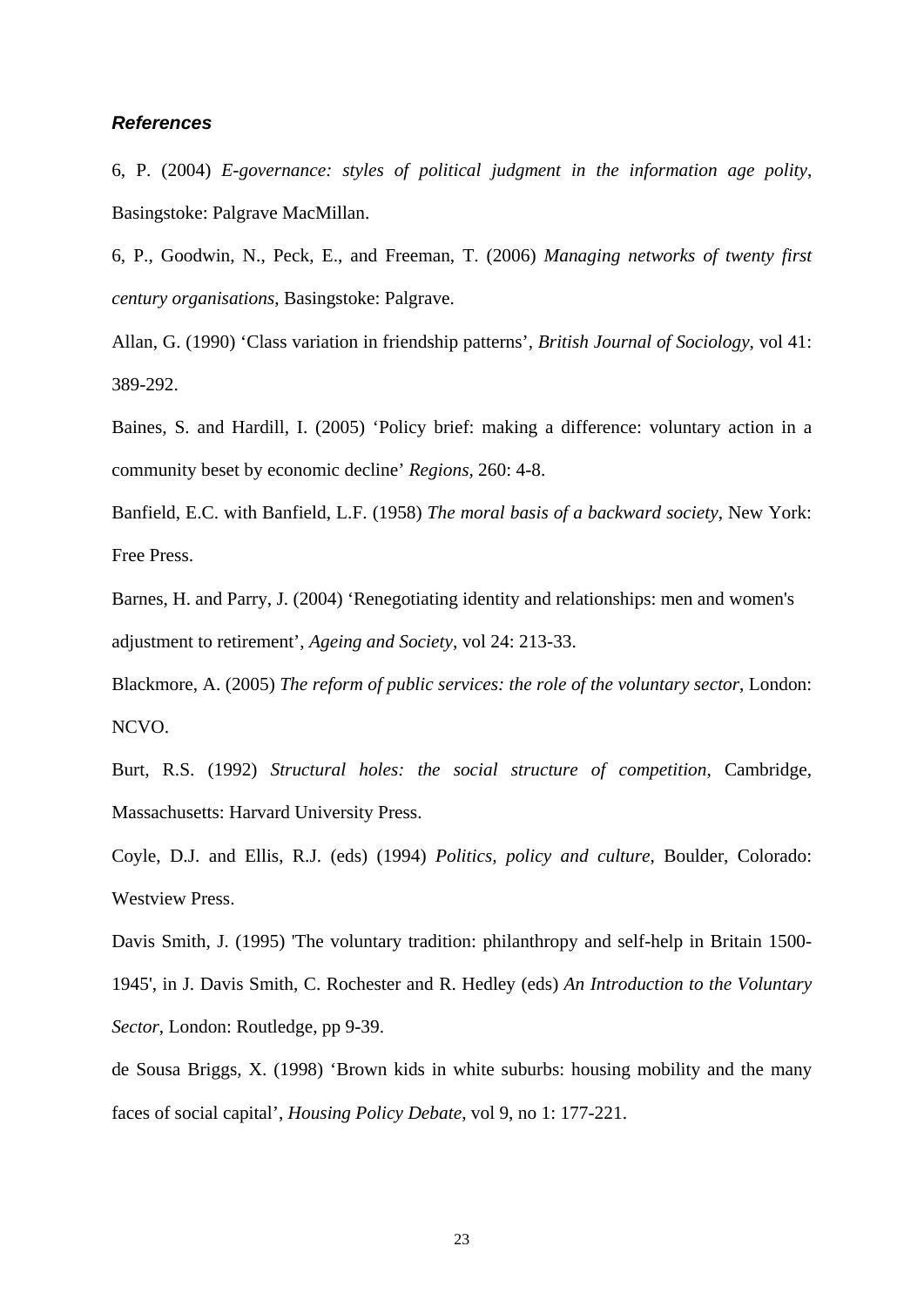Deakin, N. (1995) 'The perils of partnership: The voluntary sector and the state 1945-1992', in J. Davis Smith, C. Rochester and R. Hedley (eds*) Introduction to the Voluntary Sector*, London: Routledge, pp 40-65.

Devine, F. (2003) *A qualitative study of democracy and participation in Britain*, ESRC award L215252023

Dex, S. (1991) *Life and Work History Analysis: Qualitative and Quantitative Development*, London: Routledge.

Douglas, M. and Ney, S. (1998) *Missing persons: a critique of personhood in the social sciences*, Berkeley, California, and New York: University of California Press and Russell Sage Foundation.

Douglas, M. (ed) (1982) *Essays in the sociology of perception*, London: Routledge and Kegan Paul.

Durkheim, É. (1951) [1897], *Suicide: a study in sociology*, tr Spaulding JA and Simpson G, London: Routledge.

Durkheim, É. (1961) [1925; lectures: 1902-3] *Moral education: a study in the theory and application of the sociology of education*, tr Wilson, E.K. and Schnurer, H. New York.: Free Press

Granovetter, M.S. (1973) 'The strength of weak ties', *American journal of sociology*, vol 78: 1360-1380.

Granovetter, M.S. (1995) [1974], *Getting a job: a study of contacts and careers*,  $2^{nd}$  edn,. Chicago: Chicago University Press.

Greenslade, J. H. and White, K. M. (2002) 'Beliefs underlying above average participation in volunteerism' *Australian Journal of Volunteering,* vol 7:29-35.

Handy, F., Brodeur, N. and Cnaan, R. A. (2005) ' Summer on the island: episodic volunteering', *Voluntary Action*, vol 7, no 3 (http://www.ivr.org.uk/voluntaryaction/)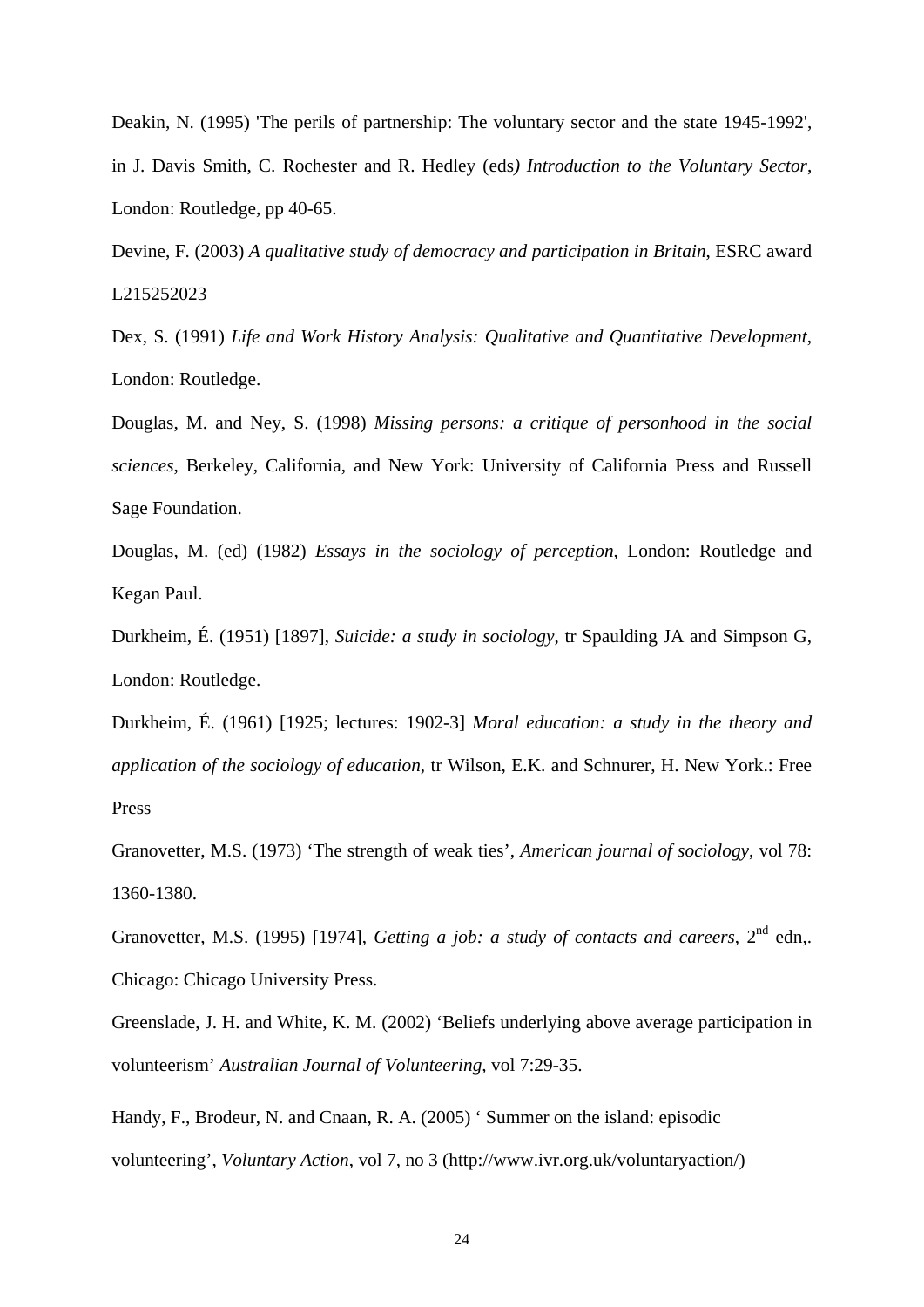Home Office (2006) *New boost for volunteering*, London: Home Office

[http://www.gnn.gov.uk/environment/detail.asp?ReleaseID=190528&NewsAreaID=2&Navig](http://www.gnn.gov.uk/environment/detail.asp?ReleaseID=190528&NewsAreaID=2&NavigatedFromDepartment=True) [atedFromDepartment=True](http://www.gnn.gov.uk/environment/detail.asp?ReleaseID=190528&NewsAreaID=2&NavigatedFromDepartment=True)

Hughes, P. and Black, A. (2002) 'The impact of various personal and social characteristics on volunteering' *Australian Journal of Volunteering*, vol 7: 59-69.

Hyatt, J. and England, J. (1995) *Investing in the heart of change: the case for resourcing the support and development of self help activities*, London: NCVO.

Kendall, J. (2000) 'The mainstreaming of the third sector into public policy in England in the late 1990s: whys and wherefores' *Policy and Politics,* vol 28, no 4: 541-62.

Kendall, J., and Knapp, M. (1995) 'A loose and baggy monster: boundaries, definitions and typologies', in J. Davis Smith, C. Rochester and R. Hedley (eds), *An introduction to the voluntary sector*, London: Routledge, **pp ADD**.

Knapp, M., Vasiliki, K. and Davis Smith, J. (1995) *Who Volunteers and Why? The key factors which determine volunteering*, London: The Volunteer Centre, U. K.

Lupton, R. (2003) *Poverty Street*, Bristol: The Policy Press.

Mahoney, J. (2003) 'Strategies of causal assessment in comparative historical analysis', in J. Mahoney and D. Rueschemeyer (eds) *Comparative historical analysis in the social sciences*, Cambridge: Cambridge University Press, pp 337-372.

Mars, G. (1982) *Cheats at work: an anthropology of workplace crime*, Aldershot: Dartmouth Publishing Company.

Massey, D. (1994) *Space, Place and Gender,* Cambridge: Polity Press.

Murphy, R., Wedlock, E. and King, J. (2005) *Early findings from the Home Office Citizenship Survey* Home Office Online report 49/05.

Musson, G. 1998. 'Life histories.' in G. Symon and C. Cassell (eds) *Qualitative Methods and Analysis in Orgaizational Research*, London: Sage, pp 10-27.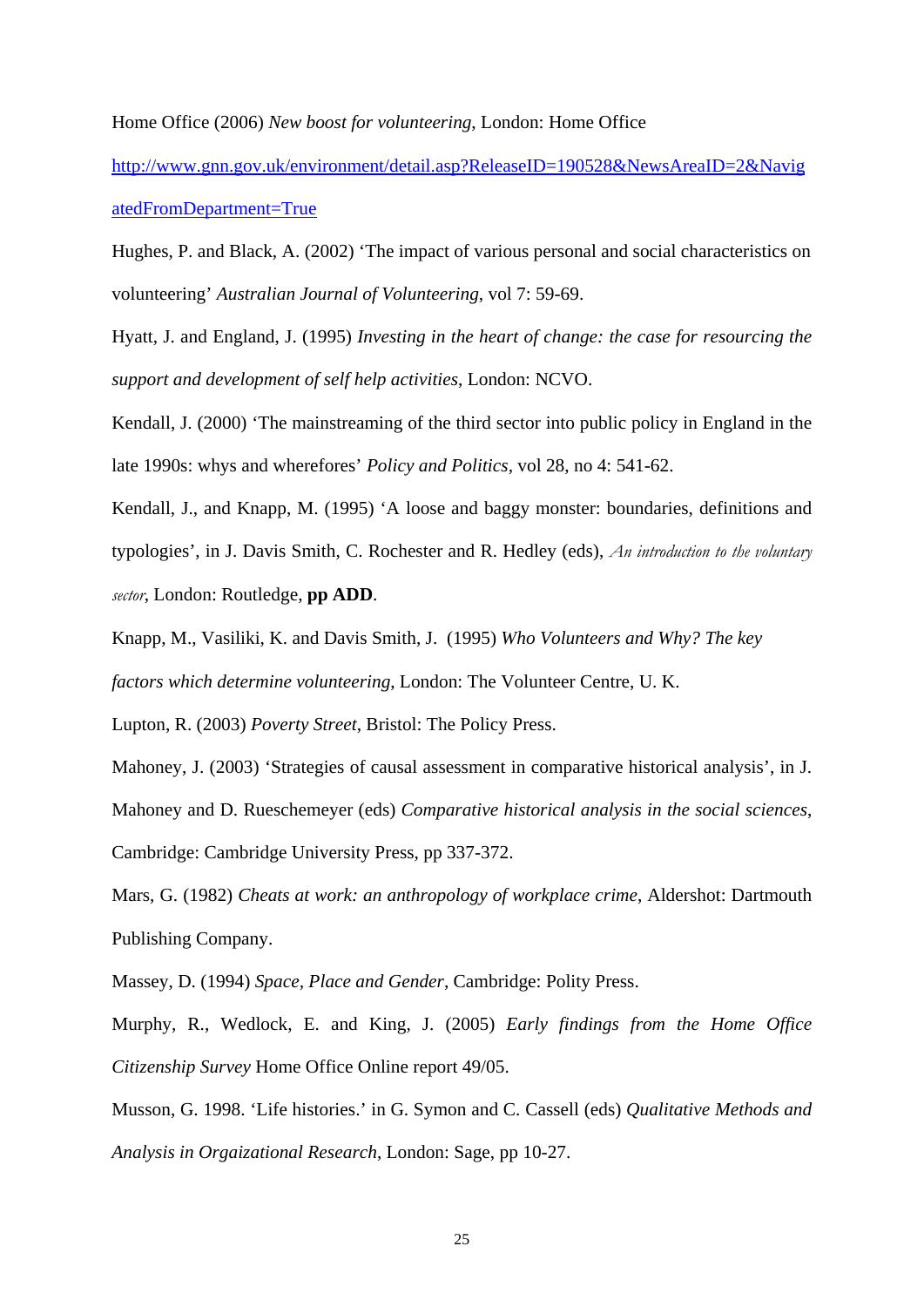Oakley, A. and Rajan, L. (1991) 'Social class and social support: the same or different?' *Soiciology*, vol 25, no 1: 31-59.

Omoto, A. M. and Snyder, M. (2002) 'Considerations of community: the context and process of volunteerism', *American Behavioral Scientist,* vol 45,no 5: 846-867.

Peck, E. and 6, P. (2006) *Beyond delivery: policy implementation as sense-making and settlement*, Palgrave, Basingstoke.

Prochaska, F. (1988) *The voluntary impulse: Philanthropy in modern Britain*, Faber and Faber, London.

Putnam, R. (2000) *Bowling alone: the collapse and revival of American community*, New York: Simon and Schuster.

Reed, P. B. and Selbee, L. K. (2001) 'The civic core in Canada: Disproportionality in Charitable giving, volunteering and civic participation *Nonprofit and Voluntary Sector Quarterly,* vol 30, no 4: 761-780.

Richardson, L. and Mumford, K. (2002) 'Community, neighbourhood and social infrastructure', in J. Hills and J. Le Grand (eds) *Understanding Social Exclusion*, Oxford: Oxford University Press, pp ADD

Roberts, J. and Devine, F. 2004 'Some Everyday experiences of voluntarism: Social capital, pleasure, and the contingency of participation', *Social Politics,* vol 11, no 2: 280-96.

Rueschemeyer, D. (2003) 'Can One or a Few Cases Yield Gains'?, in J. Mahoney and D. Rueschemeyer (eds) *Comparative historical analysis in the social sciences*, Cambridge: Cambridge University Press, pp 305-336.

Russell, I. (2005) *A national framework for youth action and engagement, London:* HMSO, on-line http://www.russellcommission.org/report/index.html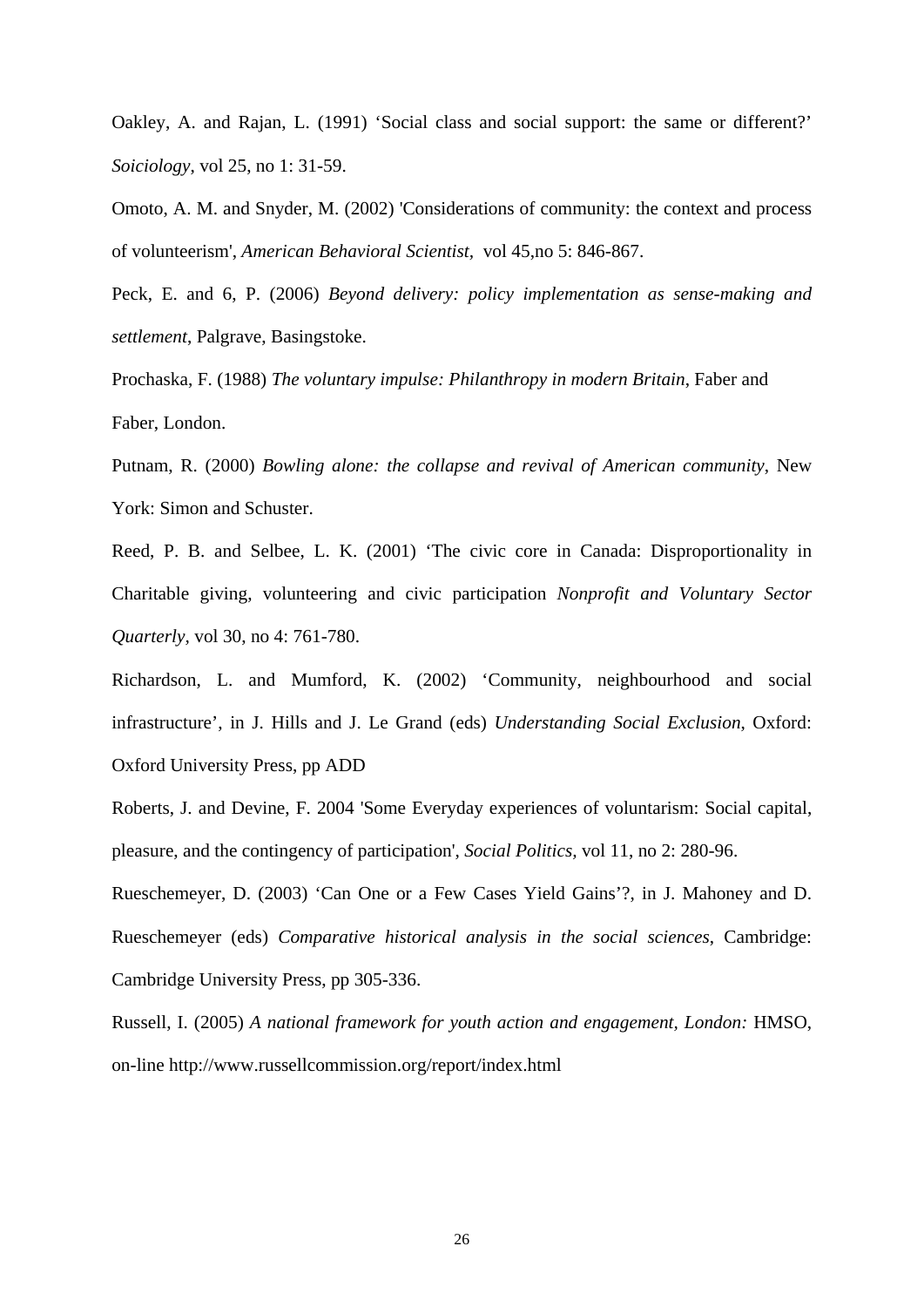Sampson, R. J., McAdam, D., MacIndoe, H. and Weffer-Elizondo, S. (2005) 'Civil society reconsidered: the durable nature and community structure of collective civil action' *American Journal of Sociology,* vol 111, no 3: 673-714.

Schervish, P. G. and Havens, J. J. (2002) 'The Boston Area Diary Study and the Moral Citizenship of Care', *Voluntas: International Journal of Voluntary and Non-profit Organisations* ,vol 13, no 1: 47-71.

Tansey, J, 2004 'Risk as politics, culture as power', *Journal of Risk Research*, vol.7, no1, 17- 32.

Taylor, M. (2002) *Public policy in the community*, Basingstoke: Palgrave.

Thompson, M., Ellis, R.J. and Wildavsky, A. (1990) *Cultural theory*, Boulder, Colorado: Westview Press.

Thompson, M., Grendstad, G. and Selle, P. (eds) (1999) *Cultural theory as political science* London: Routledge.

Verweij, M. and Thompson, M. (eds) (2006) *Clumsy solutions for a complex world: governance, politics and plural perceptions*, Basingstoke: Palgrave MacMillan. Wilding, K., Clark, J., Griffith, M., Jochum, V., and Wainwright, S. (2006) *The UK Voluntary Sector Almanac: The State of the Sector,* London: NVCO

Williams, C,C, (2003a) Developing voluntary activity: some policy lessons from the 2001 Home Office Citizenship Survey, *Social Policy and Society*, vol 2, no 4: 285-294.

Williams, C. C. (2003b) 'Developing community participation in deprived neighbourhoods: A critical evaluation of the third-sector approach,' *Space and Polity,* vol 7, no 1: 65-73.

Williams, C.C. and Windebank, J. (2006) 'Beyond social inclusion through employment: harnessing mutual aid as a complementary social inclusion policy' *Policy and Politics* vol 29, no1: 15-27.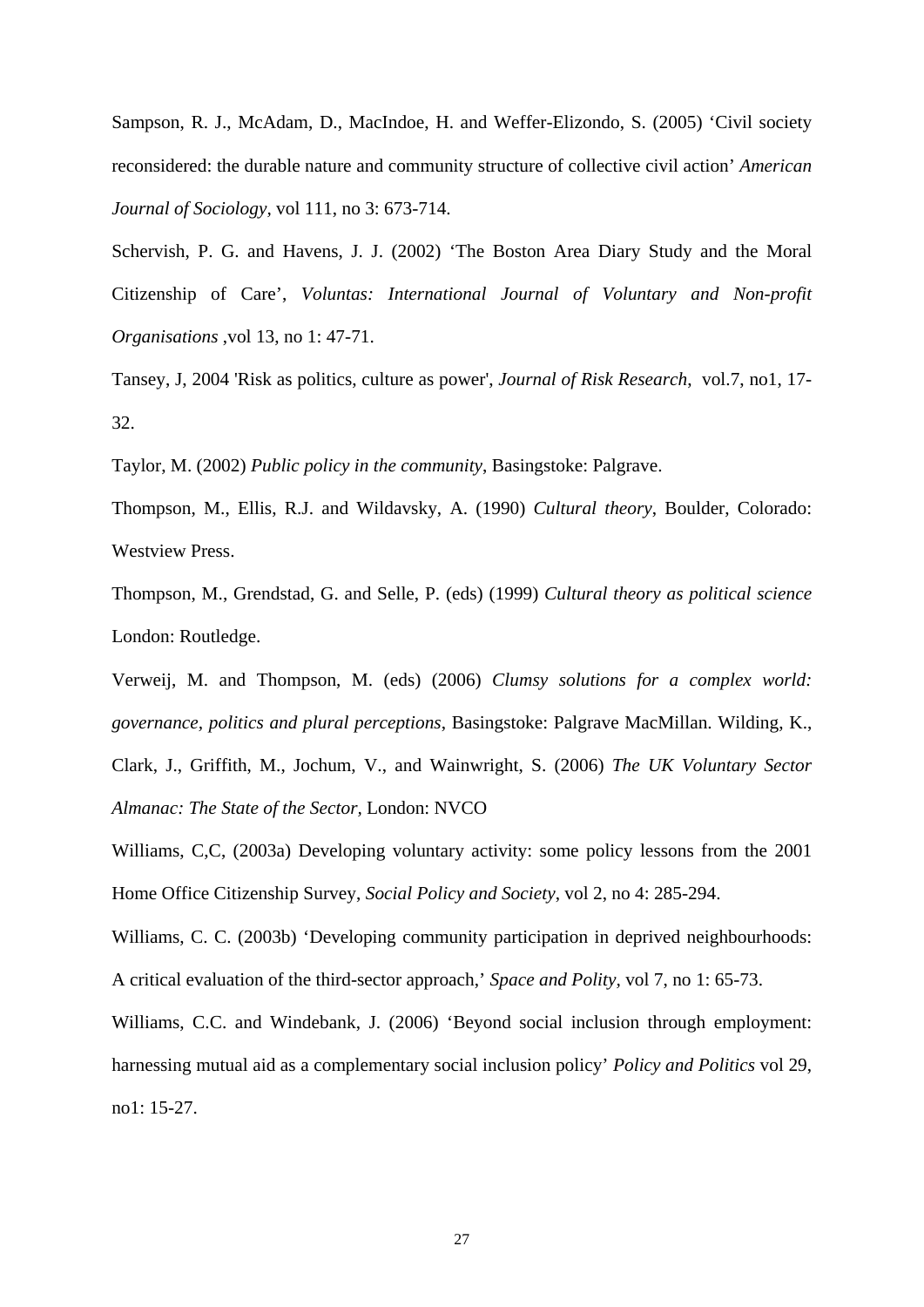Woolcock, M. (1998) 'Social capital and economic development: towards a theoretical synthesis and policy framework', *Theory and society,* vol 27, no 2: 151-208.

Zappala, G. (2000) *How many people volunteer in Australia and why do they do it?* Camperdown, NSW: The Smith Family.

Zappala, G. and Burrell, T. (2001) *Why are some volunteers more committed than others? A socio-psychological approach to volunteer commitment in community services* Camperdown, NSW: The Smith Family .

Zappala, G. and Burrell, T. (2002) 'Understanding the factors associated with volunteer commitment: a case study of volunteers in community service' *Third Sector Review*, vol 8: 5- 30.